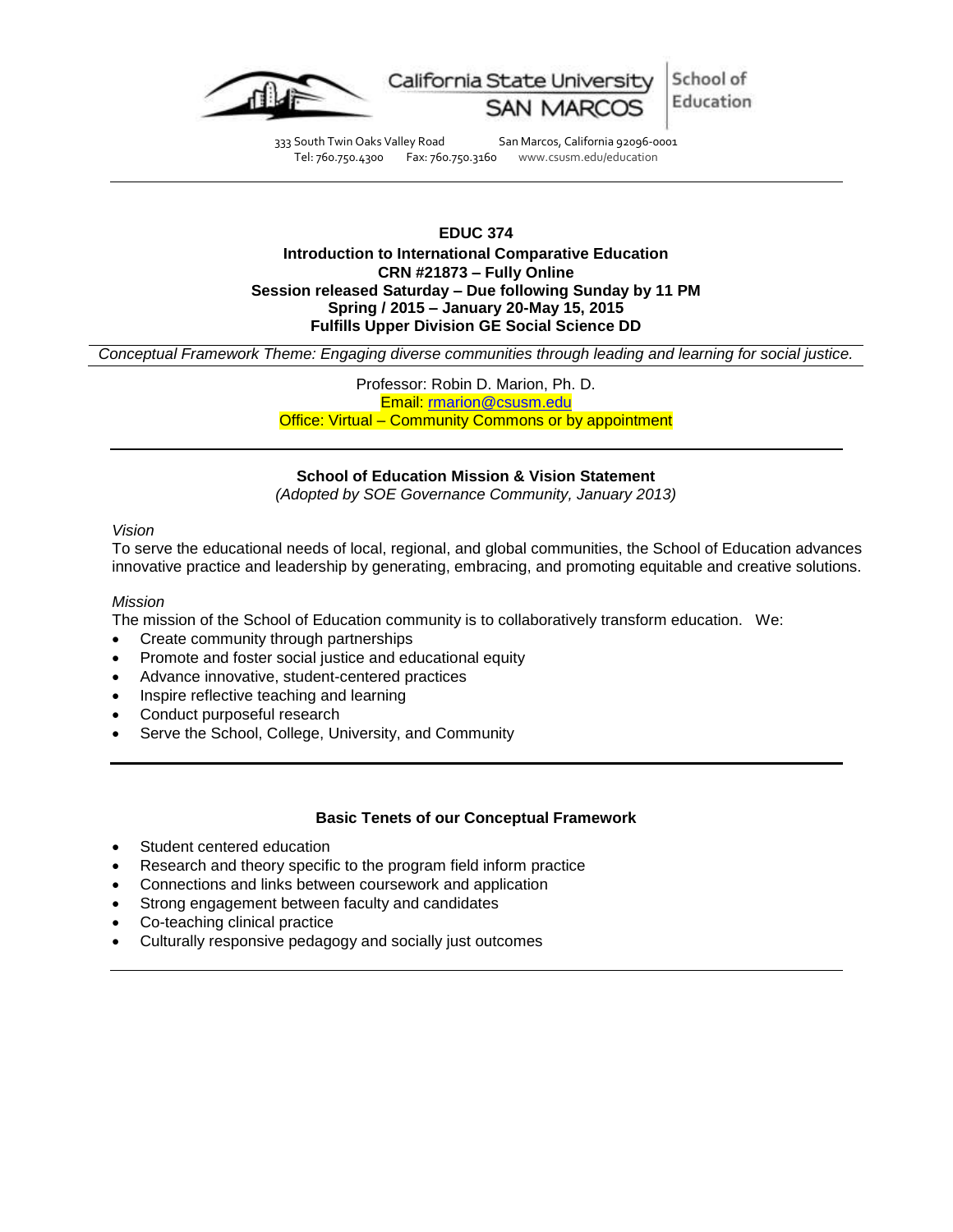# **Table of Contents**

# **COURSE DESCRIPTION**

# **Catalog Description**

<span id="page-1-1"></span><span id="page-1-0"></span>Offers an overview of schooling around the world through exploration of the diversity of educational policy and practice in a time of increased globalization. Appropriate for students considering teaching as a profession, those interested in international studies, global studies, international business, or interested in reflecting on their own experience of schooling in a broader context. Comparative analysis is introduced as a means of deepening understanding of the field and is also explicitly taught.

## **Detailed Focus**

<span id="page-1-2"></span>In an era in which schools are being closely examined in the context of an increasingly globalized world, educators must reexamine assumptions and practices related to the purposes of schooling, the relationship between schooling and development, and questions of teacher professionalism (Kubow & Fossum). This debate is worth undertaking for all citizens, but is of particular importance for future teachers. Awareness of other nations and their cultures, political and economic processes, and education systems is one way of better understanding and making commitments to excellence in our own country (Mazurek & Winzer). This course is designed to introduce critical examination of education in sixteen countries that represent five regions around the world using issues of educational importance that lead to four questions (Kubow & Fossum):

- What are the purposes of schooling?
- What is "equitable education," and who decides?
- What is the appropriate balance between education authority and accountability?
- <span id="page-1-3"></span>What is teacher professionalism, and what factors reinforce or hinder its development?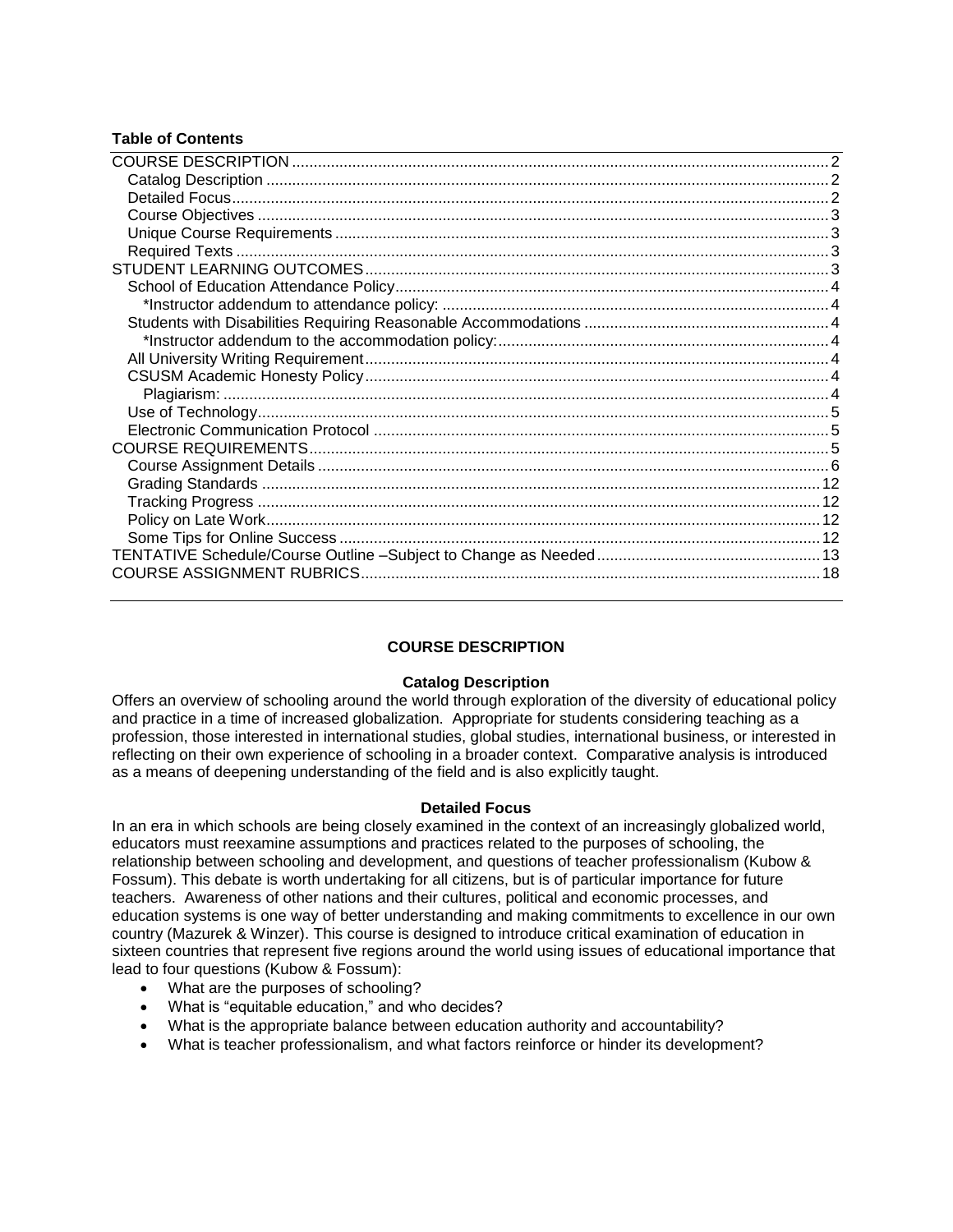## **Course Objectives**

After completion of this course, participants should be able to:

- *Use the constant comparative method and grounded theory to analyze schooling across countries* in both large and small forums of peers *with a high degree of proficiency* as defined in a discussion rubric / critical friend description for the **Scholarly Critical Friend Dialogue Assignment**
- *Use search, interview and technology skills to locate four high quality artifacts of schooling from five regions around the world* **from multiple perspectives and in multiple forms** with the intention of identifying key customs, schooling policies and practices, and contexts for education in alignment with artifact search and sharing guidelines as outlined in the **Artifact Summaries of Schooling Assignment**
- *Articulate clearly, concisely and coherently in a 3-5 page paper a reflection on one's own schooling in comparison with schooling in two or more other countries* using notes completed while reading the textbook and examining Artifact Summaries, employing lenses or perspectives explored in class, and implementing comparative strategies in accordance with guidelines outlined in the **Comparative Analysis of Schooling Assignment**
- *Demonstrate facility and innovation with technology and course management tools* through academic achievement in a fully online environment.

## **Unique Course Requirements**

<span id="page-2-0"></span>The class will be conducted online in its entirety and therefore requires development of skills using course management tools in Moodle. If personal technology does not meet required speeds/standards, students may need to update their hardware or software, or complete course sessions in on-campus technology laboratories. All or part of assignments will be shared in the online environment with some or all of the course participants.

## **Required Texts**

<span id="page-2-1"></span>Mazurek, K. & Winzer, M.A. (2006). *Schooling Around the World: Debates, Challenges and Practices*, Pearson; Boston, MA, ISBN 0-205-45459-3. The textbook is available for rent on Amazon, and a copy is on two-hour reserve in the CSUSM main library.

Articles/websites/videos on various course topics are required reading/watching/browsing and will be linked in the course Moodle shell. Speak with the instructor about helpful reading strategies if assigned materials are taking too long, or if you need a reading accommodation.

# **STUDENT LEARNING OUTCOMES**

<span id="page-2-2"></span>This General Education course is designed to increase knowledge and awareness of schooling policy and practice in a number of international contexts. This contextual understanding will arise from learning about schooling using structured comparative strategies that will be explored and practiced throughout the course. The insights gained will then be applied to class participants' own schooling experiences using the comparative methods. Class participants who go on to become teachers will have a foundation for critiquing and systematically improving the system where they eventually teach. Class participants who go on to other fields of endeavor will be better prepared to be leaders in their fields since educational policy and practice are foundational in every context. Those completing the course will have the tools to make informed decisions about future changes to schooling as they participate in local school governance, and be more effective consumers as they make decisions about their own or their family's schooling needs. Comparative analysis is a fundamental skill that is applicable in multiple contexts.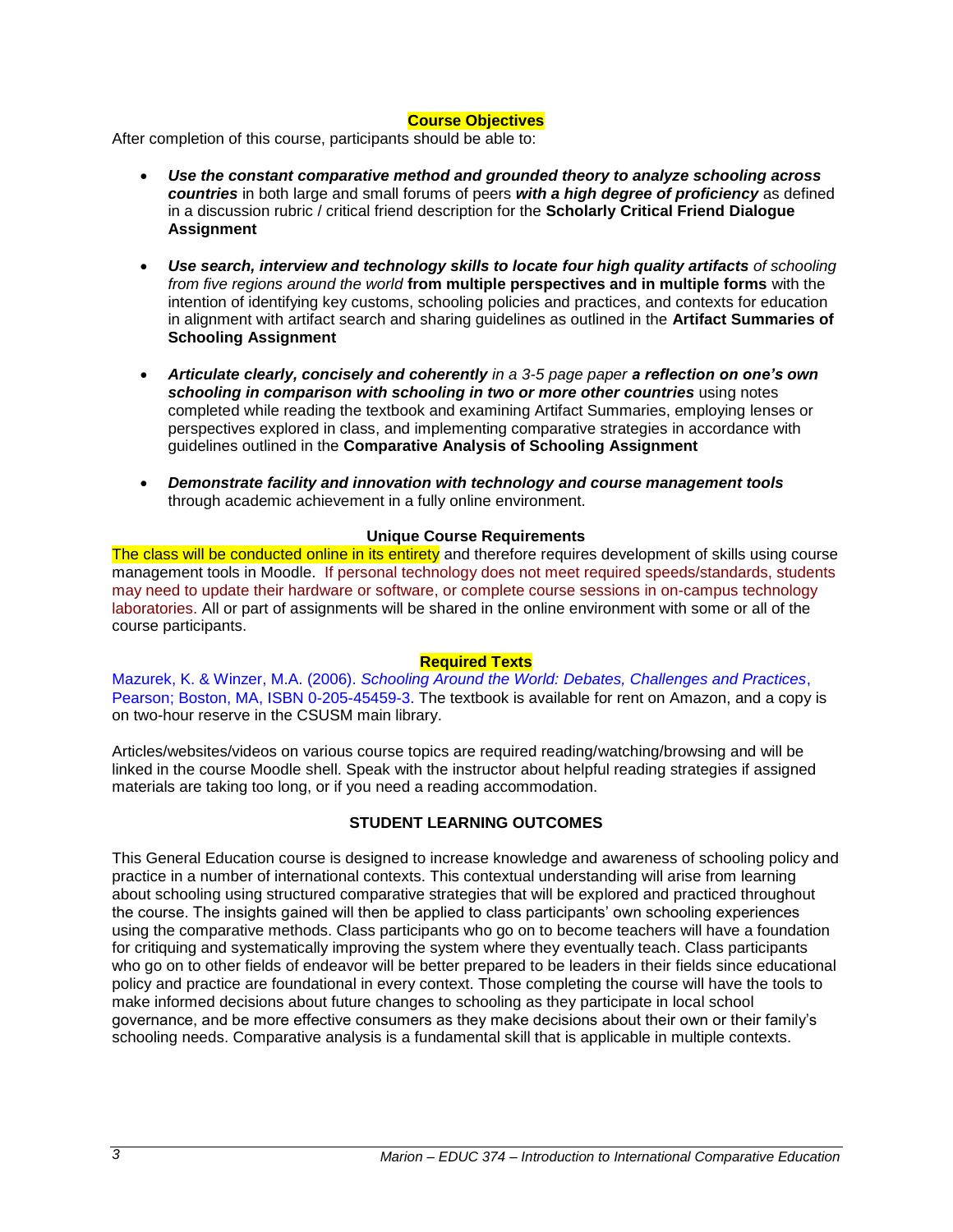# **GENERAL CONSIDERATIONS**

### **School of Education Attendance Policy**

<span id="page-3-0"></span>Due to the dynamic and interactive nature of courses in the School of Education, all candidates are expected to attend all classes and participate actively. At a minimum, candidates must attend more than 80% of class time, or s/he may not receive a passing grade for the course at the discretion of the instructor. Individual instructors may adopt more stringent attendance requirements.\* Should the candidate have extenuating circumstances, s/he should contact the instructor as soon as possible. *(Adopted by the COE Governance Community, December, 1997).*

#### <span id="page-3-1"></span>**\*Instructor addendum to attendance policy:**

In an online environment there is flexibility in time and space, and therefore all course sessions must be completed. **Notify the instructor to negotiate modified deadlines for extenuating circumstances BEFORE missing activities/assignments**. Your voice and perspective are critically important to the learning of your classmates!

#### **Students with Disabilities Requiring Reasonable Accommodations**

<span id="page-3-2"></span>Candidates with disabilities who require reasonable accommodations must be approved for services by providing appropriate and recent documentation to the Office of Disable Student Services (DSS). This office is located in Craven Hall 4300, and can be contacted by phone at (760) 750-4905, or TTY (760) 750-4909. Candidates authorized by DSS to receive reasonable accommodations should meet with their instructor during office hours or, in order to ensure confidentiality, in a more private setting.\*

## <span id="page-3-3"></span>**\*Instructor addendum to the accommodation policy:**

Please discuss the need for accommodations with the instructor at the earliest possible time to ensure success in this course. As an instructor with a disability herself, she is enthusiastic about creating the best possible learning environment for students.

#### **All University Writing Requirement**

<span id="page-3-4"></span>The CSUSM writing requirement will be met through Scholarly Critical Friend dialogue in group forums, when writing up four Artifacts of Schooling, and in the Comparative Analysis of Schooling final paper.

#### **CSUSM Academic Honesty Policy**

<span id="page-3-5"></span>"Students will be expected to adhere to standards of academic honesty and integrity, as outlined in the Student Academic Honesty Policy. All written and oral assignments must be original work. All ideas/materials that are borrowed from other sources must have appropriate references to the original sources. Any quoted material should give credit to the source and be punctuated with quotation marks.

Students are responsible for honest completion of their work including examinations. There will be no tolerance for infractions. If you believe there has been an infraction by someone in the class, please bring it to the instructor's attention. The instructor reserves the right to discipline any student for academic dishonesty in accordance with the general rules and regulations of the university. Disciplinary action may include the lowering of grades and/or the assignment of a failing grade for an exam, assignment, or the class as a whole."

Incidents of Academic Dishonesty will be reported to the Dean of Students. Sanctions at the University level may include suspension or expulsion from the University.

#### <span id="page-3-6"></span>**Plagiarism:**

It is expected that each student will do his/her own work, and contribute equally to group projects and processes. Plagiarism or cheating is unacceptable under any circumstances. If you are in doubt about whether your work is paraphrased or plagiarized see the Plagiarism Prevention for Students website [http://library.csusm.edu/plagiarism/index.html.](http://library.csusm.edu/plagiarism/index.html) If there are questions about academic honesty, please consult the University catalog.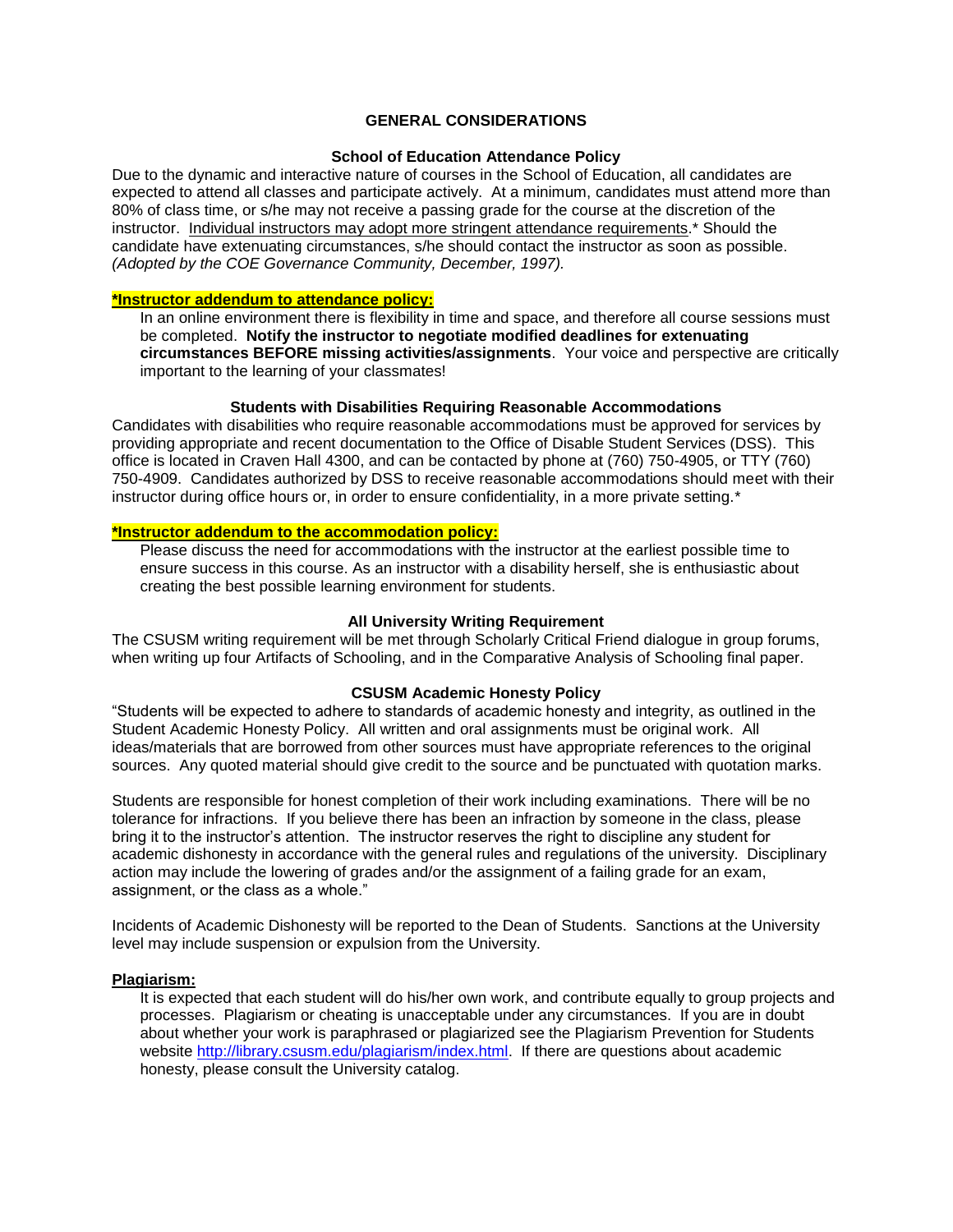# **Use of Technology**

<span id="page-4-0"></span>Course participants are expected to demonstrate competency in the use of various forms of technology (i.e. word processing, electronic mail, Moodle, use of the Internet, and/or multimedia presentations). Specific requirements for course assignments with regard to technology are at the discretion of the instructor. Please keep a digital copy of all assignments and posts as a backup in the event of a Course Management System malfunction (Moodle). All assignments will be submitted online.

## **Electronic Communication Protocol**

<span id="page-4-1"></span>Electronic correspondence is a part of a professional communication repertoire. As part of this coursework you may need to contact a professional colleague using an e-mail or online message of another sort. This form of communication has its own nuances and etiquette. For example, electronic messages sent in all upper case (or lower case) letters, with major typos, or slang may communicate more than you originally intended. Please be mindful of all e-mail and on-line discussion messages you send to your colleagues, to faculty members in the School of Education, or to persons within the greater educational community. All electronic messages should be crafted with professionalism and care.

Things to consider:

- Would I say in person what this electronic message says?
- How might this message be misconstrued?
- Does this message represent my most professional self?

<span id="page-4-2"></span>If there is ever a concern with an electronic message sent to you, please talk with the author directly in order to correct any confusion.

## **COURSE REQUIREMENTS**

 **60 points – Assignment One: Scholarly Comparative Analysis Dialogue Participation**

 **60 points – Assignment Two: Artifact Summaries of Schooling**

 **60 points – Assignment Three: Comparative Analysis of Schooling Reflective Paper**

# **180 points – Total Possible**

NOTE: As adjustments are made to the course in response to student learning needs, the number of points may vary, but each of the three assignments will remain one third of the total final grade.

## **Time commitment details\***

National accreditation agencies set required course time standards, and allocate 9 hours per week for a three-unit course (3 in class, 6 outside class). It might be helpful to clarify that time commitment in an online environment, as the boundaries between 'in' and 'out' of class are somewhat blurred. Below is an allocation of times you should expect to spend in/outside of the online environment on various course activities as an individual, in small groups, and in large groups to complete this course successfully.

- **Individual approximately three hours/week**
- **Large groups approximately three hours per week**
- **Small group approximately three hours per week**

**\***Please note the times allocated for completion of activities at each level of engagement are maximum times - some students may need less time to complete course activities. If you are noticing that you need more time, please contact the instructor for time management strategies and/or adjustments to the course. Please do not spend time beyond the hours per week indicated!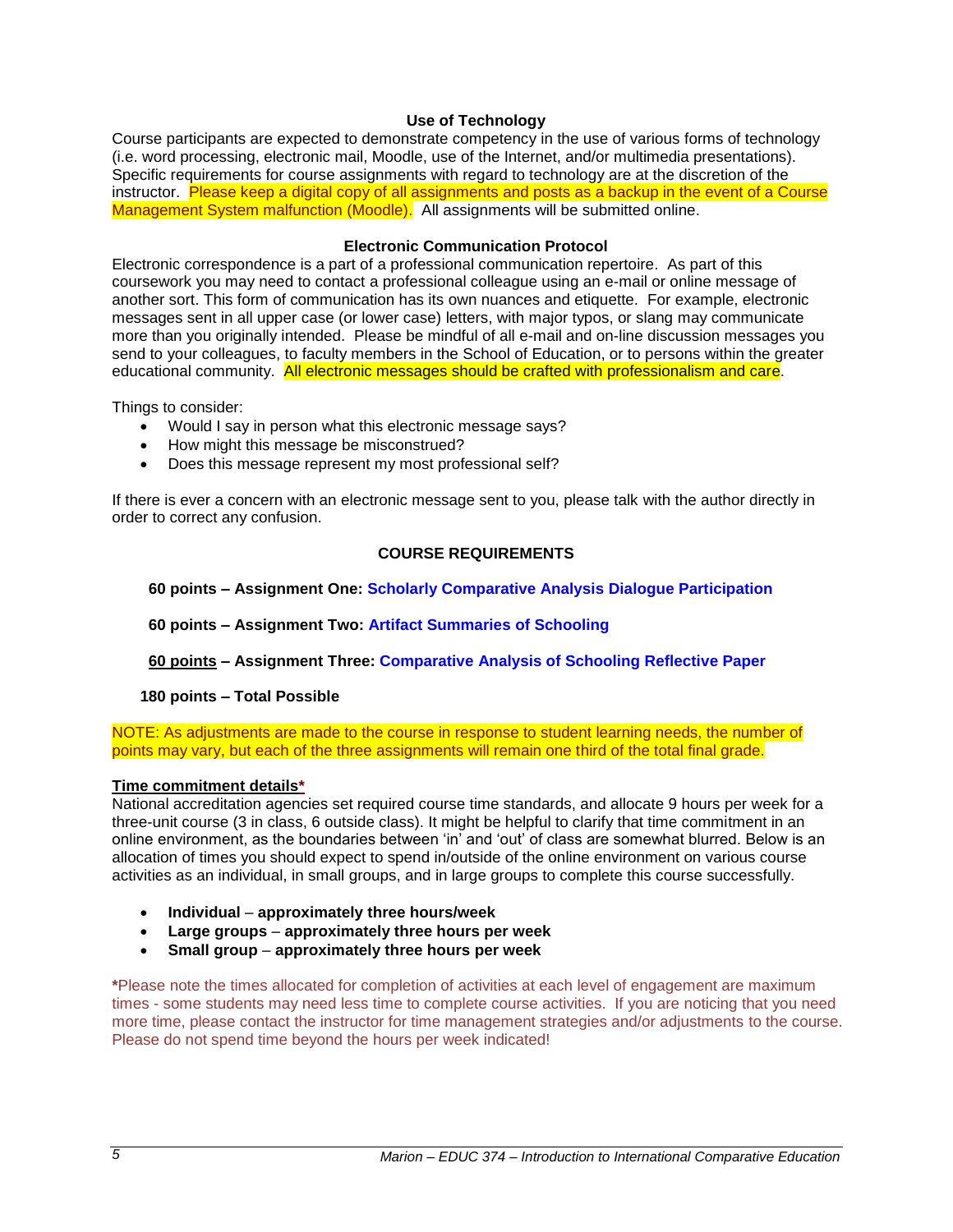## **Suggested Pacing Guidelines**

As we rethink the boundaries between 'going to class' and completing 'outside of class' work, we look to students who are successful learning online to see how we might make the most of this course. Students who learn effectively in the online learning environment report that they break work into shorter chunks throughout the week, rather than a larger chunk on one or two days. Students who have the most success report logging in for an hour or so a day throughout the week, or working in two hour blocks three or more times a week.

While there are technically three assignments for this course, *each assignment will be completed in a series of steps throughout the semester*. This multi-step strategy offers opportunities for multiple drafts, feedback from peers and the instructor, and a gradual completion process rather than three stress points during the semester. It does, however, mean that *every week some work will be due*.

Since classmates depend upon one another for Small and Large Group activities as well as session completion, suggested guidelines for completing various session activities are offered to maximize success in the course as well as deepen the dialogue among class participants.

### Generally **sessions will be released each Saturday and are due eight days later, on the following Sunday,** with **recommended completion days/deadlines as follows**:

- **Individual preparation** Sat-Mon, complete by Mon 11PM
- **Large group**  Sun-Tue, complete by Tue 11PM
	- o **Initial post** Sun-Mon
	- o **Follow up posts** Mon-Tue
- **Small group** Tue-Thu, complete by Thu 11 PM
	- o **Initial post**  Tue-Wed
	- o **Follow up posts**  Wed-Thu
- **Individual assignments/reflection** Thu-Sun, complete by Sun 11 PM

From time to time due days vary for a particular session, activity or assignment, so follow session instructions carefully. *Note that the release dates for a new session overlap the due date for the previous session by one day.* This intentional overlap is designed to maximize flexibility of timing to accommodate many different student schedules.

## **Course Assignment Details**

# <span id="page-5-0"></span>**60 points – Assignment One: Scholarly Comparative Analysis / Critical Friend Dialogue**

*The objective of this assignment is to use the constant comparative method and grounded theory to analyze schooling across countries* in both large and small forums of peers and in individual reflections *with a high degree of proficiency.*

Throughout the semester you will engage in primarily in three levels of scholarly dialogue. You may not engage in every level every week. Activities at each level build on the prior level as follows:

 *20 points* – **Large group (typically half of, or the whole class):** This level of engagement involves joining a dialogue about issues, processes and practices of schooling around the world in order to compare and contrast them. Each class participant posts a response to a prompt, and then offers feedback to a number of classmates' postings. Forum prompts are structured in a way that requires thoughtful concise responses rather than streams of consciousness. It will be necessary to **revisit the large group forum several times throughout the week to read through posts made before and after yours to follow the discussion.** The dialogue is captured in a number of ways but primarily through **large group forum posts and responses worth 2 points per week.** The earlier and more thoughtfully you post, the better quality whole class discussion we have!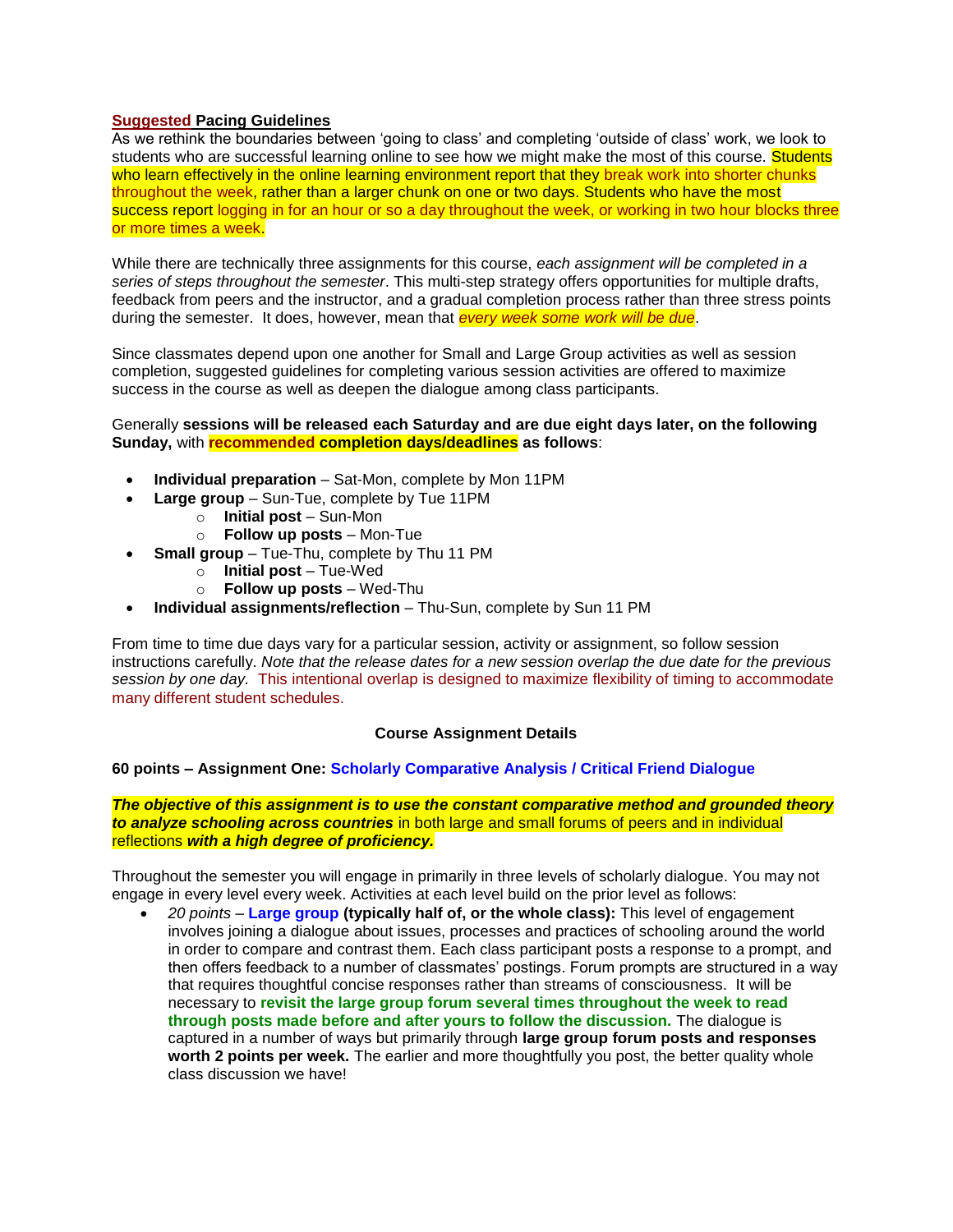- *20 points* **Small group (typically two-six students):** This level of engagement functions as a debriefing and peer feedback area each week. Peer interactions in small group collegial dialogue is an important part of sifting through course material for the week and making comparisons of schooling contexts, issues and practices across countries. These discussions are designed to provide background information for the final paper. **Your active participation is critically important, and group consensus may be required.** Small group interactions are captured in a number of ways but primarily through **small group forum posts / responses, comparative notes, and/or peer review responses of 2 points per week.**
- *20 points* **Individual:** This level of engagement involves time to read, watch, respond, develop, reflect and write to build up background knowledge of schooling around the world and apply that knowledge by comparing various countries. **This investment of time is critical to success in the course**. There are two primary individual activities: **preparation and reflection**. Preparation involves reading/watching to prepare for session activities. Reflection involves searching, thinking, reflecting, and writing about *your knowledge of schooling around the world* by making connections, as well as comparing and contrasting various contexts for schooling. You will also have opportunities to reflect on *your development using the comparative method* by evaluating your level of engagement, quality of interaction, and commitment to accomplished comparative research practices. Both dimensions of individual effort are captured in a number of ways but primarily through entries in a **reading response, reflection journal or a course check-in response for 2 points per week.**

Course participants are encouraged to complete scholarly dialogue activities at regular intervals throughout the week. The large/small/individual levels of engagement are designed to teach/develop skills relevant to comparing, contrasting, assessing, and writing about schooling in various contexts.

As adjustments are made to the course based on student learning needs, the relative weight of the three levels of scholarly endeavor may vary slightly. Scholarly critical friend dialogue grades are based on full participation in course sessions.

## **The top level of Scholarly Participation is described below to set the bar high (***for the remainder of the levels of participation, see the rubric at the end of this syllabus, and in the course header)***:**

# *Type 5: The interested/engaged citizen* – You:

- Leave class sessions wondering (pondering / uncertain / surprised / speculating / questioning / struck / stuck / amazed / caught up, etc.) and excited about your contributions to the dialogue and how those of others impact your thinking
- Challenge other group members (small and large) respectfully
- Ask insightful questions
- Make contributions that extend the class readings/viewings/events/issues
- Refer to specific lines in the text and relevant classroom experiences when appropriate
- Participate regularly and feel a sense of belonging with the group (inclusion with them, responsibility for them)
- Share the collective spaces, neither dominating nor intimidating others nor staying in the shadows
- Are well prepared by thorough reading and thinking BEFORE joining the group
- Demonstrate clear evidence of engagement, critical friend skills, comments based on specific reliable sources, and provide a reflective interface with all course readings / viewings / browsings.

## **60 points – Assignment Two: Artifact Summaries of Schooling**

*The objective of this assignment is to use search, interview and technology skills to locate four high quality artifacts of schooling from five regions around the world from multiple perspectives and in multiple forms with the intention of identifying key customs, schooling policies and practices, and contexts for education.*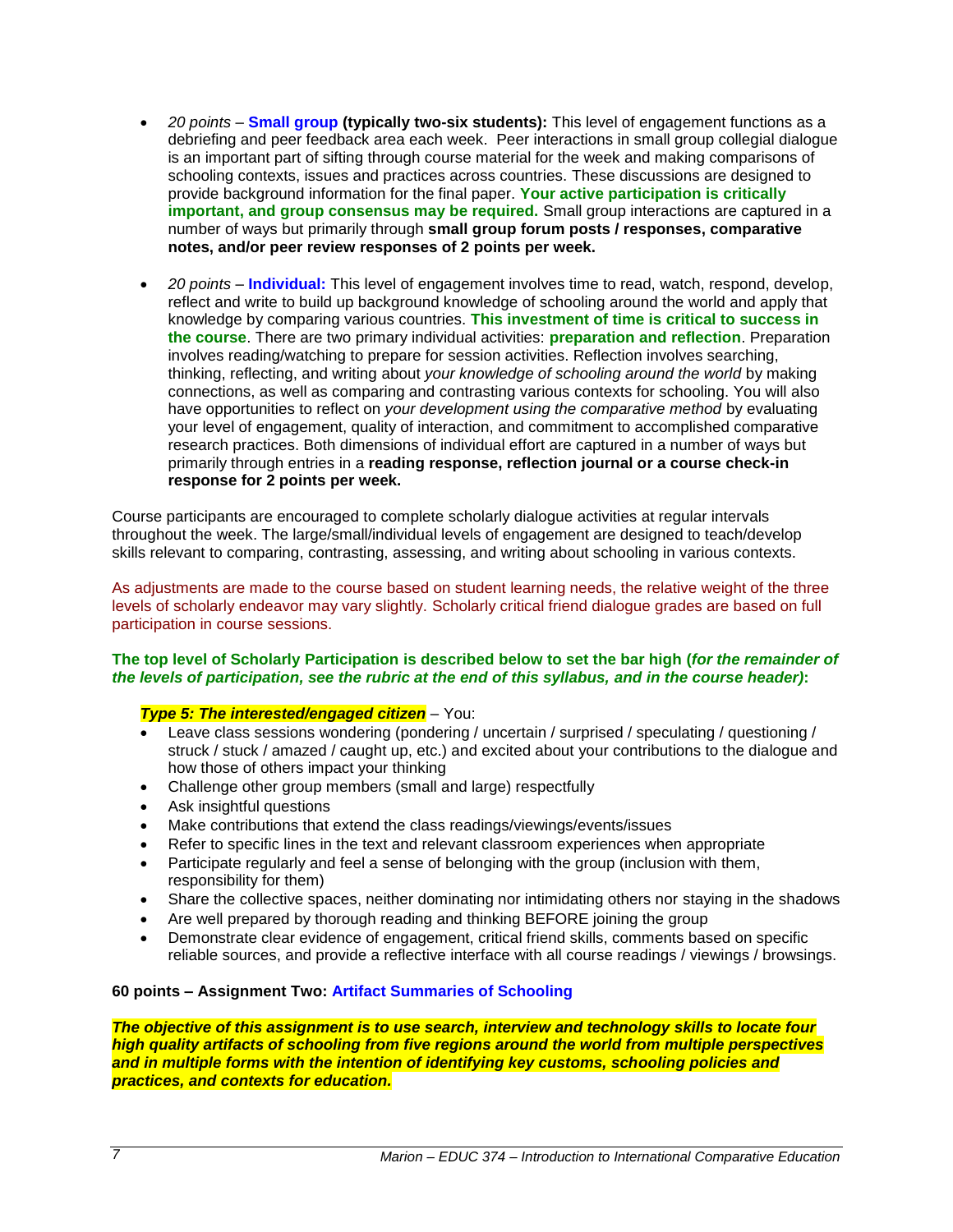A primary means for learning about schooling in **sixteen different countries from five regions of the world** will be through our readings in the textbook "Schooling Around the World." In addition to that background information, provided by scholars with first hand experience in those countries, we will use artifacts we gather from a variety of places to flesh out the background knowledge. **Each artifact you locate, learn more about, and produce an Artifact Summary for is worth 15 points**, and **you will complete 4 artifact summaries throughout the semester** along with a practice Artifact Summary.

## **The countries we will collect artifacts for represent schooling in the following regions:**

- The Pacific Rim: Japan, South Korea, China, and Australia
- The Middle East and Southeast Asia: Palestine, Israel, Pakistan, and India
- The New Europe: France, England, Russia, and Poland
- North America: USA and Mexico
- Southern Continents: South Africa and Brazil

## **The artifacts may include but are not limited to the following:**

- Interview with someone who has first hand knowledge of schooling in a country
- Personal account
- Description of what a student/teacher might 'see out the school window'
- Testimonials from students who have studied abroad or teachers who have taught abroad, or individuals who have gone to school in any of these countries
- Government document
- Policy statement
- Report from non-profit agencies
- Stories from Peace Corp volunteers
- YouTube videos from students/teachers/administrators/parents/community members
- Examples of student work
- Charts of courses taken and the sequence in which they are taken
- Descriptions of who has access to K-12, technical school or higher education
- Illustrations of classrooms, learning materials, classrooms
- Journal/news organization articles

## **The artifacts may include but are not limited to the following forms:**

- Blog,
- Website.
- YouTube or other video clip,
- Photo with caption.
- Text document / flyer / brochure,
- Audio or interview transcript
- Reflections from teacher educators, scholars, administrators, volunteers, parents, students

After practicing locating artifacts, preparing a practice summary, and evaluating the practice summaries, the assignment is to **locate four artifacts, one from each of four countries** each group is assigned, read/study/watch it, and choose a segment that will **take about ten minutes to read/watch/peruse**, either identifying it by a link, a page number, a heading or a time stamp, etc. to indicate to classmates where to direct their attention. Then **place the artifact into the larger context by creating an Artifact Summary**. These Artifact Summaries will be posted for classmates to explore as part of eight course sessions. Wait for further instructions and practice artifact hunting before beginning the search.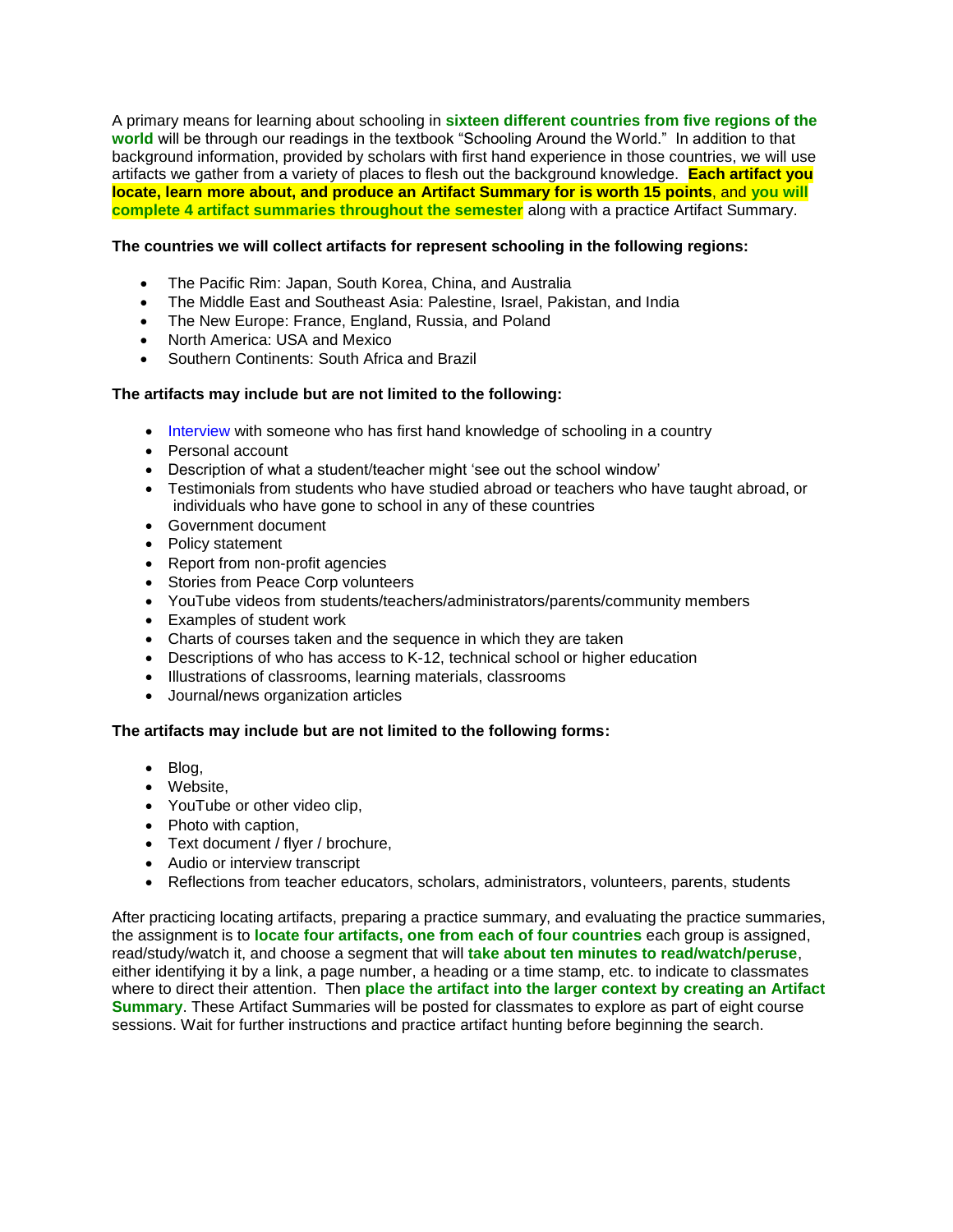Each class participant will turn in an Artifact Summary every other week across Sessions 3-10. Groups A and B weeks 3-5-7 and 9, Groups C and D weeks 4,6,8 and 10. **Be thinking about the countries that are of most interest to you AND which weeks work best with your schedule to prepare for Artifact Group Signups in Session 2.**

# **Artifact Groups:**

- A Palestine / Australia / France / United States
- B Israel / China / England / Mexico
- C S. Africa / Pakistan / Japan / Russia
- D Brazil / India / S. Korea / Poland

## **Artifact Summary:**

- **APA citation/live url** (Author, year, title/description, source, and live url link to access it in a new window)
- **10 minute segment** (If an artifact would take more time to peruse, choose one excerpt, one link, or a specific time in a video and indicate how a classmate will locate that section)
- **Quality of source** (relevance to understanding schooling in another country)
- **Type of artifact** (article/video/image/interview transcript/governmental document/website)
- **Country where schools are / Country artifact is from** (in what country is the schooling being described, and what country is the source from)
- **Perspective represented** (whose frame of reference student/teacher/administrator/parent/scholar)
- **Aspect of schooling illustrated or lens through which schooling is considered** (What aspect of schooling in the country does it illustrate – e.g. curriculum, discipline policy, and what lens is being used to understand schooling – e.g. gender access, purpose, indigenous peoples, accountability,etc.)
- **Insights** (A brief summary of the information/insights it contains)
- **Image portrayed** (A statement that characterizes the image of schooling portrayed by the artifact – complimentary, concerned, expose', innovative, developing, rudimentary, etc.)

The artifacts may take many forms as indicated so please **choose a variety of artifact types to receive optimum credit. An effort will be made for each of you to complete an interview with one person with first hand experience of schooling in another country we are studying.** NOTE: Each artifact must be unique, so once a classmate has posted the artifact no other student will receive credit for the same artifact. Posting artifact summaries early is therefore an advantage. It is OK to post the APA citation to 'reserve' your artifact early in the Artifact Summary forum, and then return to post the Artifact Summary once completed.

Artifact summary grades are based on locating artifacts through a thoughtful and thorough search, using effective search terms, with careful consideration of quality/reliability of sources. Expertise about schooling resides in many sources, however, and a person with a first hand account may offer insights important to our understanding, regardless of their academic credentials. Be sure to clearly cite all sources, and explain why they may provide important insights in the event they are non-traditional sources of information about schooling in a country. A detailed rubric outlining the basis for Artifact Summary grades will be posted in the Session where this assignment is introduced in the course header, and at the end of this syllabus.

**60 points – Assignment Three: Comparative Analysis of Schooling Reflective Paper**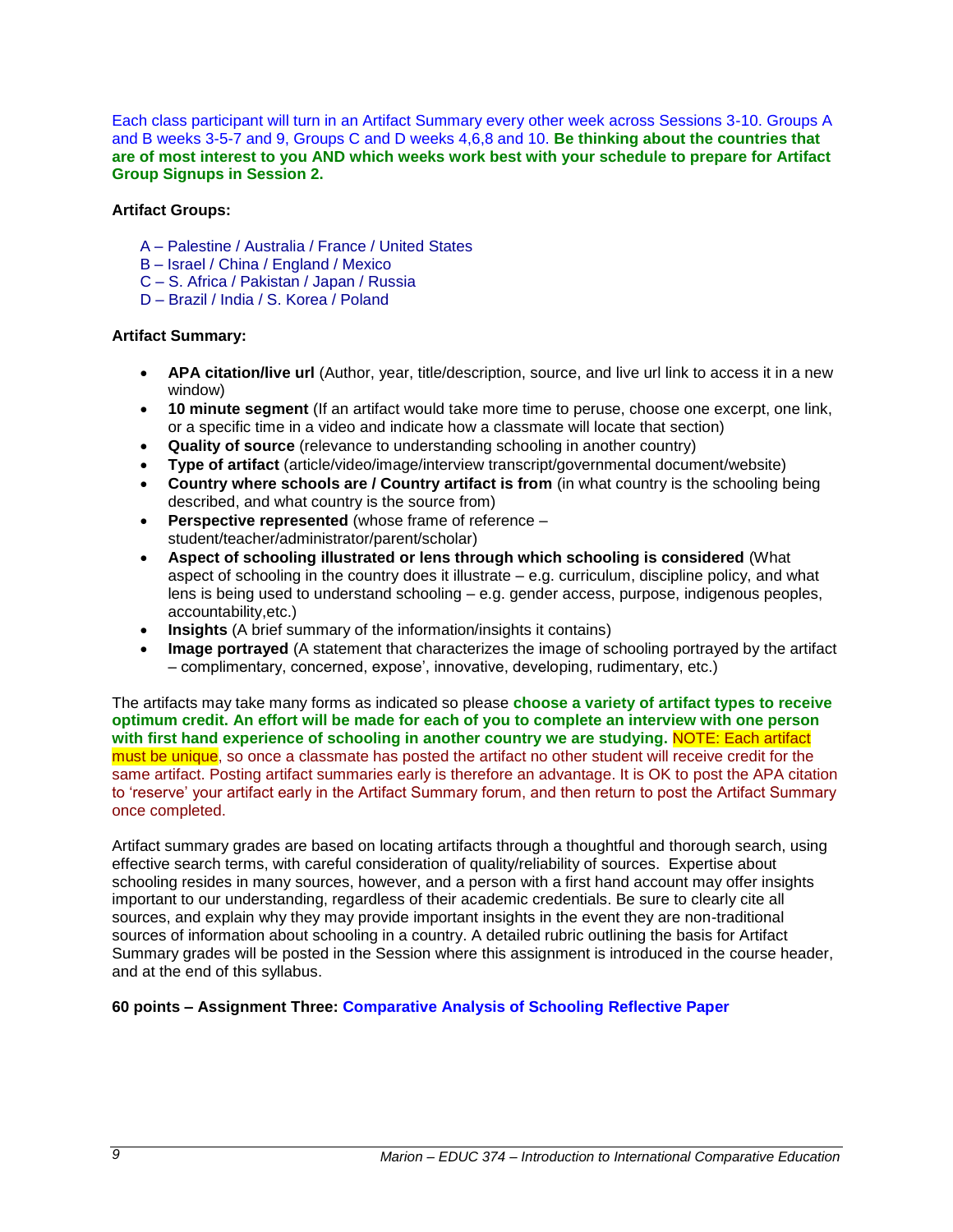*The objective of this assignment is to articulate clearly, concisely and coherently in a 3-5 page paper a reflection on one's own schooling in comparison with schooling in two or more other countries, using notes completed while reading the textbook and examining Artifact Summaries, while employing lenses or perspectives explored in class, and implementing comparative strategies.*

Throughout the semester you will take notes as we explore schooling in sixteen countries, using the note taking guide provided. What you record will include key / unique elements of schooling in a particular country, how schooling in another country is similar to your schooling experience, and how a student in another country has an experience different from yours. You will make note of specific quotes from textbook readings, articles provided in sessions, and artifacts posted by classmates. These notes will inform your paper, and quotes will be selected to use as citations to back the claims in your paper.

Completion of three drafts of a comparative analysis paper will result in a high caliber, well articulated, clearly written final 3 to 5 page paper. The outline of the Comparative Analysis paper will be reviewed by a peer, and the first full draft will be reviewed by the instructor. Feedback from the peer and the instructor are to be incorporated into the final draft.

Rubrics for each step of the Comparative Analysis of Schooling reflective paper assignment process will be posted in the session in which the assignment is introduced, as well as the course header, and at the end of this syllabus.

#### **Points for the notes, peer review, and drafts are as follows:**

- **16 points – Note taking –** For eight weeks we will be exploring schooling in sixteen countries, and you will record important details each week from textbook reading and exploration of the summaries using the note taking guide provided. Details include unique characteristics of schooling, how schooling is like or different from your own experience of schooling, and quotes from readings/artifacts that support the statements made in notes. The guide will be submitted each week for two points, for a total of 16. See the rubric at the end of the syllabus for guidelines on quality of notes and completion of notes on all elements listed in the guide.
- **9 points – Draft One – Outline** This early sketch of the paper will include each of the elements of the final paper, brainstormed with a Peer Review partner. The elements include:

## First third: 3 pts

- o *Introduction* (Overview of your schooling experience, which lens(es) you will use to compare/contrast your experience with that of students in other countries – e.g. purpose of schooling / educational access & opportunity / educational accountability & authority / teacher as professional, and which countries you plan to use for comparison)
- o *Social Fabric/Overview of Schooling/Successes & Challenges* (Experienced by students in your schooling context – seek inspiration on pp. 10-11 of Schooling Around the World textbook),

#### Second third: 3 pts

o *Stories of schooling using one or more of the lenses we have been studying* (Share two or three stories from your schooling experience that address the lenses you have chosen – if desired you may include another lens not listed above with permission of the instructor)

#### Final third: 3 pts

- o *Comparative analysis* (Compare/contrast your schooling experiences with those of students in two or more other countries we have studied this semester, using comparative analysis methods and lenses we have studied)
- o *Reflection* on what you have learned about your schooling experience and that of others by employing comparative analysis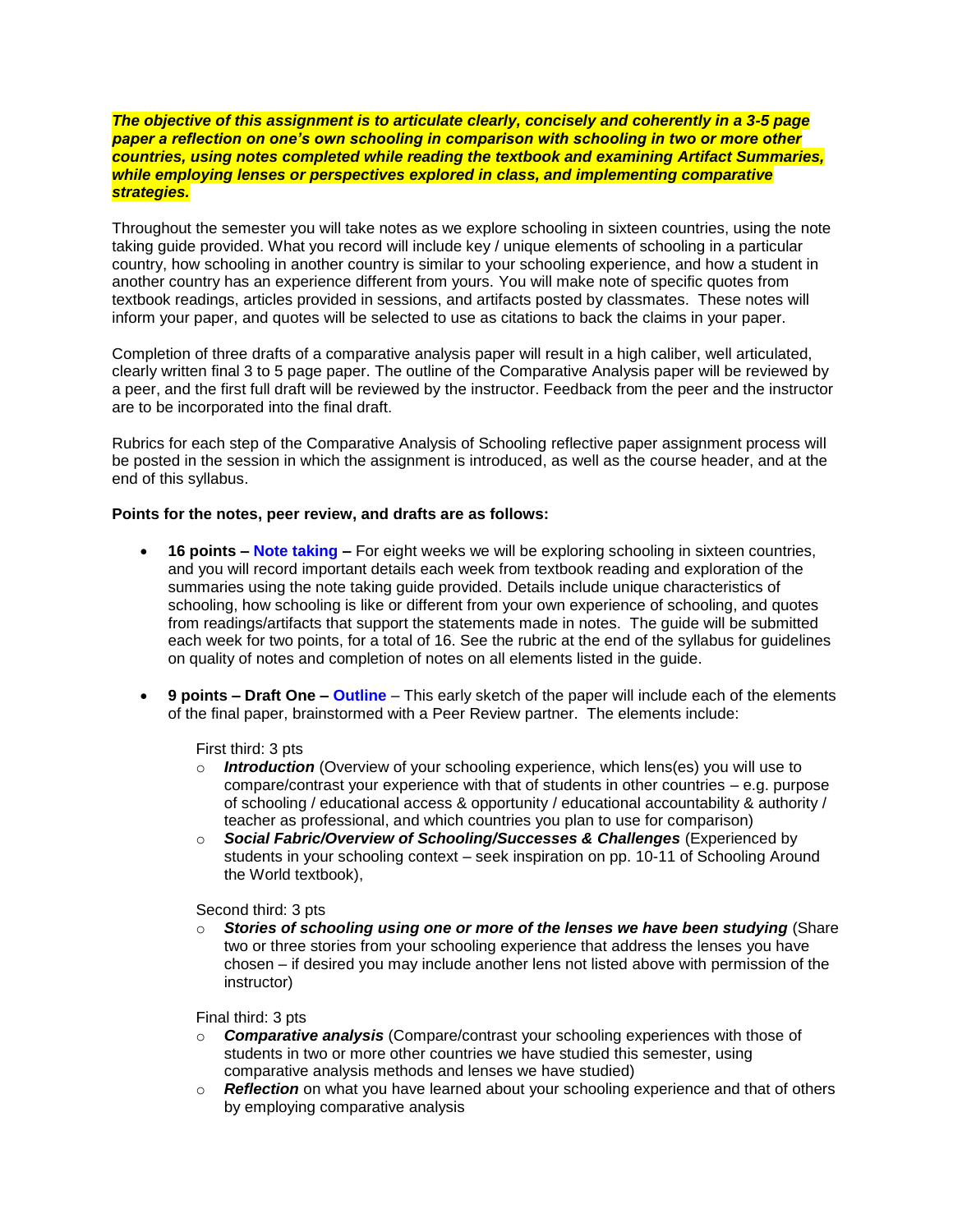- o *Sources* (APA citation for all sources that contributed to your paper think textbook and artifact(s) you used to understand schooling in the countries you are using for comparison as well as any other sources you may have used for a three - four source minimum.
- **10 points – Peer Review of "Draft One – Outline"** Using the Peer Review Form provided, you will provide feedback to your Peer Review partner to help them improve their outline of the Comparative Analysis of Schooling Paper, using the 'hamburger' technique (compliment 'buns' around a constructive criticism 'patty'). Guidelines and grading criteria are provided on the Peer Review Form. Your grade is determined by the quality and specificity of the Peer Review feedback provided to your partner as well as addressing each element of the Peer Review form.
- **15 points – Draft Two Expanded and refined draft one** This draft of your paper will arise from expanding each of the items in the outline, crafting sentences from words, and paragraphs from sentences. Feedback from your Peer Reviewer on the Draft One – Outline must be incorporated into Draft Two. The instructor will then provide additional feedback to be used to craft Draft Three – Final Paper.
- **10 points – Draft Three – Edited Final Paper** This final version of your Schooling Reflection/Comparison Paper will arise from revising Draft Two using feedback from the instructor, and editing. The edit must have a thorough to eliminate grammar / punctuation / typographical errors, as well as meet all required elements of the paper.

A detailed rubric outlining the basis for each part of the Comparative Analysis Paper grades will be posted in the Session where this assignment is introduced, in the course header, and at the end of this syllabus.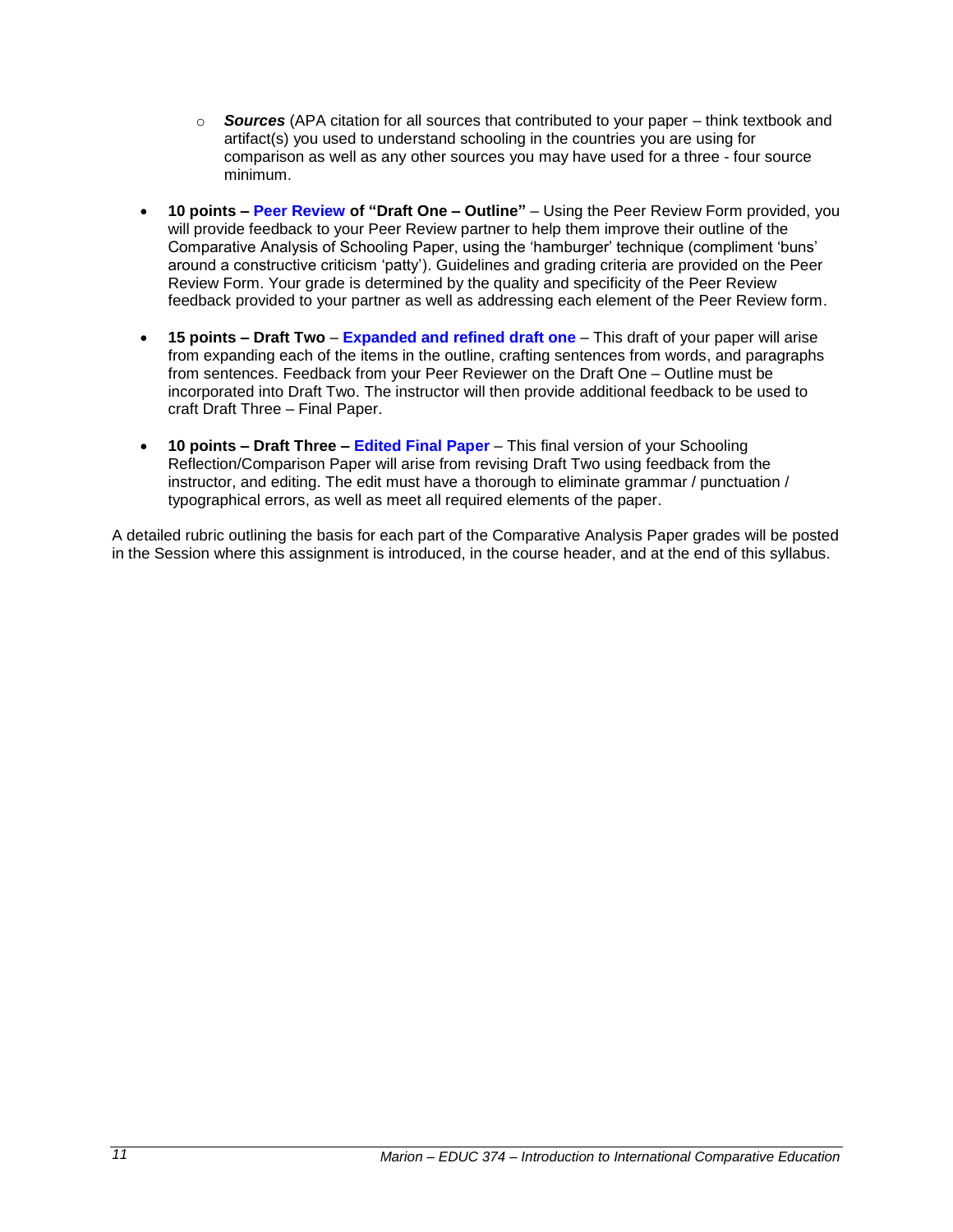#### **Grading Standards**

<span id="page-11-0"></span>The grading scale is out of a total possible of 180 points. **NOTE: As adjustments are made to the course in response to student learning needs, this total may vary, but each of the three assignments will still be one third of the grade.**

| А    | 167 – 180   | $93 - 100\%$ |    | $131 - 138$ | 73 – 76%    |
|------|-------------|--------------|----|-------------|-------------|
| А-   | 162 – 166   | $90 - 92\%$  | C- | 126 – 130   | $70 - 72%$  |
| B+   | $157 - 161$ | $87 - 89\%$  | D+ | $120 - 125$ | $67 - 69\%$ |
| R    | 149 – 156   | $83 - 86%$   |    | $113 - 119$ | $63 - 66\%$ |
| B-   | 144 – 148   | $80 - 82%$   | D- | $108 - 112$ | $60 - 62%$  |
| $C+$ | $139 - 143$ | 77 – 79%     |    | < 108       | $<60\%$     |

### **Tracking Progress**

<span id="page-11-1"></span>Use the Grades tool in the left column of Moodle to track your progress in the course. Grades will be continuously updated throughout the semester.

## **Policy on Late Work**

<span id="page-11-2"></span>All session activities and assignments should be completed and submitted into Moodle. In the event of an emergency situation notify the instructor and request an extended deadline. Extensions are not automatic. Late assignments may be docked up to 10% per day late.

## **Some Tips for Online Success**

- <span id="page-11-3"></span> **Receiving too many emails? Use "unsubscribe" settings** in your profile to eliminate having all postings being emailed to you
- **Ask a lot of questions**. No question is silly, but suffering in silence IS a bad idea! Ask classmates or ask the instructor – we are all here to help! Use the Community Commons for questions and answers (in course header)
- **Problems with technology? Use the Student Help Desk** right away! They are **available by phone, email and on the bottom floor of the library through the doors facing Craven Hall, 760.750.6505, or sth@csusm.edu.**
- **Pace work online throughout the week** the most successful online students log in most days of the week for an hour +/- to complete sessions in small bites rather than at one sitting.
- **Students who try to complete whole sessions in one sitting near the end of the week struggle in this course**.
- **Read all instructions thoroughly, watch all course videos/mini-lectures, complete all assigned readings –** materials in the readings is NOT repeated in other course materials
- **Complete sessions systematically**, keeping track of work completed, and what is left to do
- Activities in each session are built on prior activities in the same session as well as activities from earlier sessions, so **be sure to complete activities in order** as much as possible
- **Stay connected to classmates/instructor** using course mail, course commons, or request a phone call
- **Make assignments work for you** let the instructor know of specific learning goals you have to be sure you reach them through adjustments of sessions / assignments as needed
- **If sessions are taking too long, immediately contact the instructor** who will make adjustments! Do not suffer in silence!
- **Keep up with course sessions** it is hard to catch up once you get behind
- **Engage fully and enthusiastically in all course sessions** come to learn!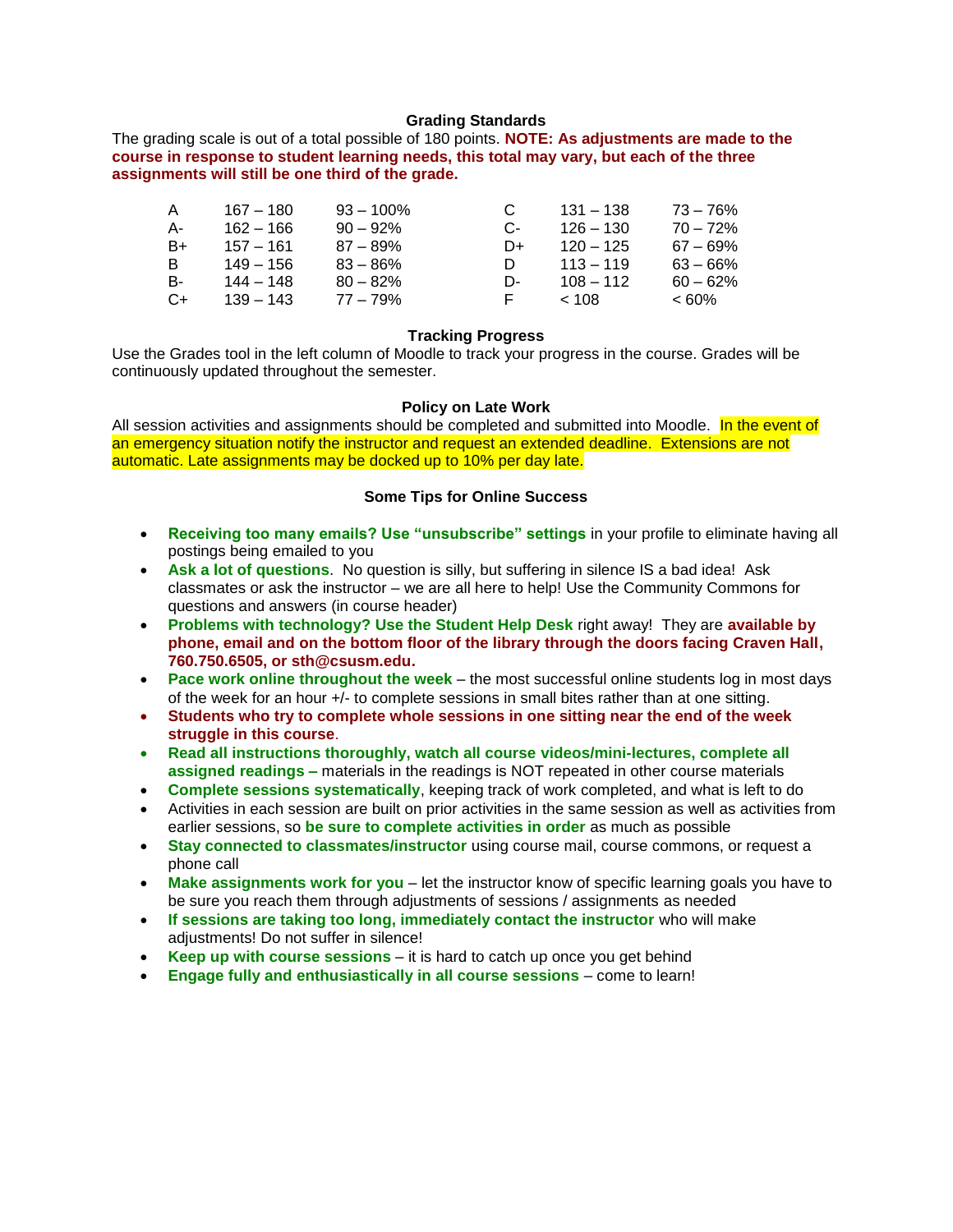# **TENTATIVE SCHEDULE/COURSE OUTLINE –SUBJECT TO CHANGE AS NEEDED**

<span id="page-12-0"></span>*\*During each week students work individually, in small groups, and in large group forums. Most sessions involve reading/watching session materials and completing individual, small group and large group activities. Only additional assignments will be listed under "Assignment" so be sure to read all session instructions carefully, rather than relying on this schedule for activity due dates. Assignments and readings will be adjusted as needed based on student feedback and how things are proceeding in the course.*

| <b>Date</b>                | <b>Topic</b>                                                                                                                                                                  | Assignment (see * above)                                                                                                                                                                                                                                                                                    |
|----------------------------|-------------------------------------------------------------------------------------------------------------------------------------------------------------------------------|-------------------------------------------------------------------------------------------------------------------------------------------------------------------------------------------------------------------------------------------------------------------------------------------------------------|
| Session 0<br>$1/17 - 25$   | How do we learn about<br><b>International Comparative Education</b><br>in an online environment?                                                                              | Syllabus exploration<br>Practice using course tools                                                                                                                                                                                                                                                         |
| <b>SESSIONS</b><br>$1 - 3$ | <b>INTRODUCTION TO</b><br><b>COMPARATIVE EDUCATION</b>                                                                                                                        |                                                                                                                                                                                                                                                                                                             |
| Session 1<br>$1/24 - 2/1$  | Welcome to<br><b>International Comparative Education</b><br><b>Making Connections</b><br><b>Course Structure</b><br><b>Course Format</b><br>What is the purpose of schooling? | Read: M&W – pp. vii-12 (up to Why Bother?)                                                                                                                                                                                                                                                                  |
|                            |                                                                                                                                                                               |                                                                                                                                                                                                                                                                                                             |
| Session 2<br>$1/31 - 2/8$  | <b>Impulses That Shape Education</b><br><b>Developing a Profile of Schooling</b><br>Search Strategies<br>Artifact collection - practice                                       | Strengths/Weaknesses of an Artifact<br>Summary<br>Sources, Perspectives, Formats<br><b>Artifact Search</b><br>Interview Protocol (optional)                                                                                                                                                                 |
|                            | What forces shape schooling?<br>How do we learn about schooling in another<br>country?<br>What is an artifact?                                                                | Sign up and make a note of which<br>countries you chose, and weeks artifacts<br>are due<br>A - Palestine/Australia/France/USA - 3, 5, 7,<br>9<br>$B -$ Israel/China/England/Mexico $-3$ , 5, 7, 9<br>C - S. Africa/Pakistan/Japan/Russia - 4, 6, 8,<br>10<br>D - Brazil/India/S. Korea/Poland - 4, 6, 8, 10 |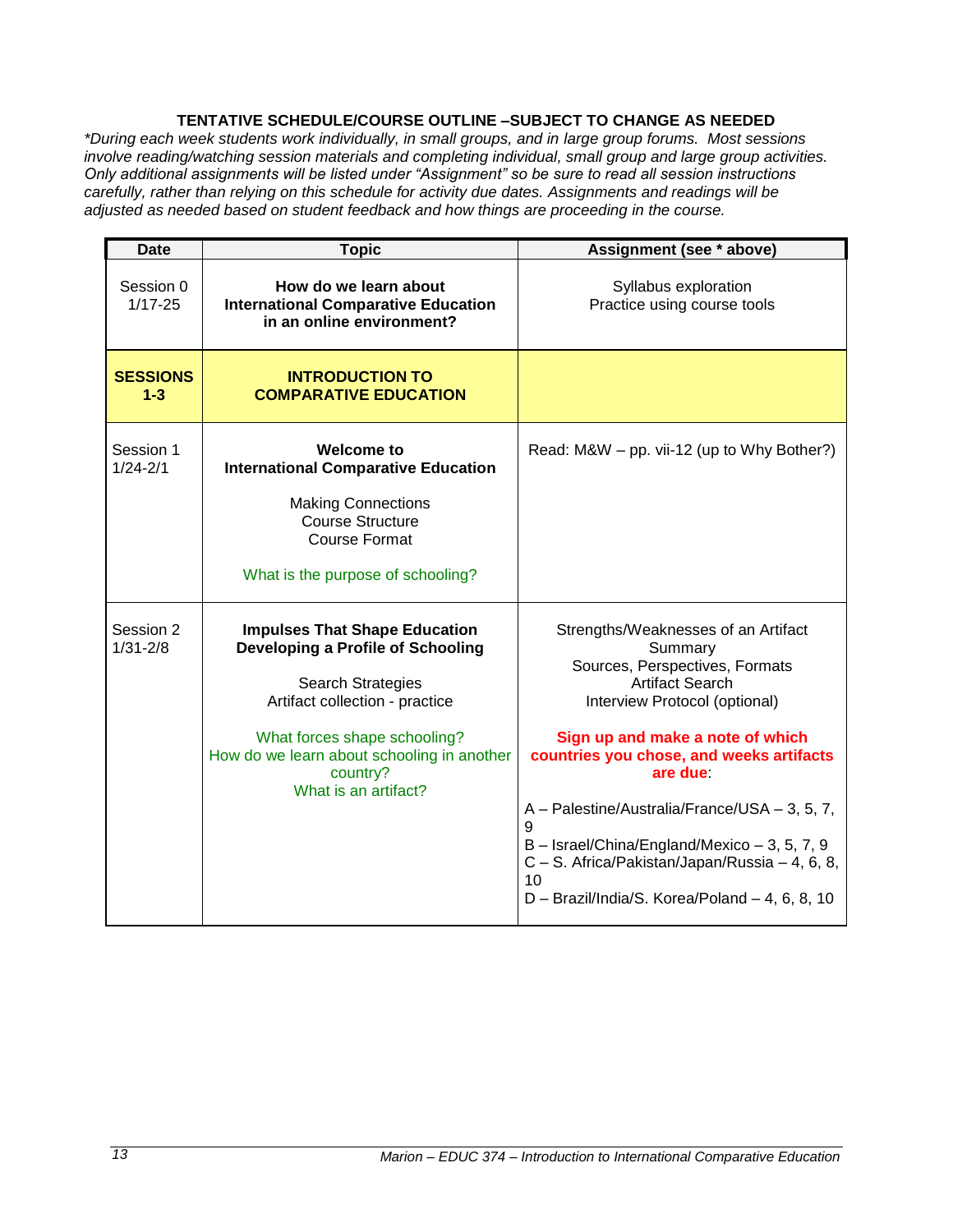| <b>Date</b>                 | <b>Topic</b>                                                                                                                                                                                                             | Assignment (see * above)                                                                                                                                                                             |
|-----------------------------|--------------------------------------------------------------------------------------------------------------------------------------------------------------------------------------------------------------------------|------------------------------------------------------------------------------------------------------------------------------------------------------------------------------------------------------|
| Session 3<br>$2/7 - 15$     | <b>Tools of Comparative Education</b><br>Conceptions of knowledge<br>Language of theoretical frameworks<br>Constant comparative method<br>Grounded theory<br>What does it mean to know?<br>How is knowledge constructed? | Read: M&W - pp. 12-27 & Articles<br>Artifact Search / Theme Sort Activity<br>Artifact DUE (No credit for duplicates) -<br>Group A- Palestine<br>Group B - Israel<br><b>Feedback on Course Format</b> |
| <b>SESSIONS</b><br>$4 - 11$ | <b>DEVELOPING A PROFILE</b><br>OF SCHOOLING                                                                                                                                                                              |                                                                                                                                                                                                      |
| Session 4<br>$2/14 - 22$    | <b>Considering the Purpose of Schooling</b><br>Why do we go to school?<br><b>Middle East/Southeast Asia</b><br>(Palestine & Israel)                                                                                      | Read: M&W pp. 121-167<br><b>Browse artifacts</b><br>Artifact DUE - (No credit for duplicates)<br>Group C - South Africa<br>Group D - Brazil<br><b>Notes on Palestine/Israel</b>                      |
| Session 5<br>$2/21 - 3/1$   | <b>Considering Educational</b><br><b>Access &amp; Opportunity</b><br>What is 'equitable education,' and who<br>decides?<br><b>Southern Continents</b><br>(South Africa & Brazil)                                         | Read: M&W pp. 325-357<br><b>Browse artifacts</b><br><b>Artifact DUE - (No credit for duplicates)</b><br>Group A - Australia<br>Group B - China<br><b>Notes on South Africa/Brazil</b>                |
| Session 6<br>2/28-3/8       | <b>Considering Indigenous Knowledge</b><br>Whose knowledge is taught, and who<br>decides?<br>Pacific Rim (Australia & China)                                                                                             | Read: M&W pp. 68-119<br>Browse artifacts<br>Artifact DUE - (No credit for duplicates)<br>Group C- Pakistan<br>Group D - India<br><b>Notes on Australia/China</b>                                     |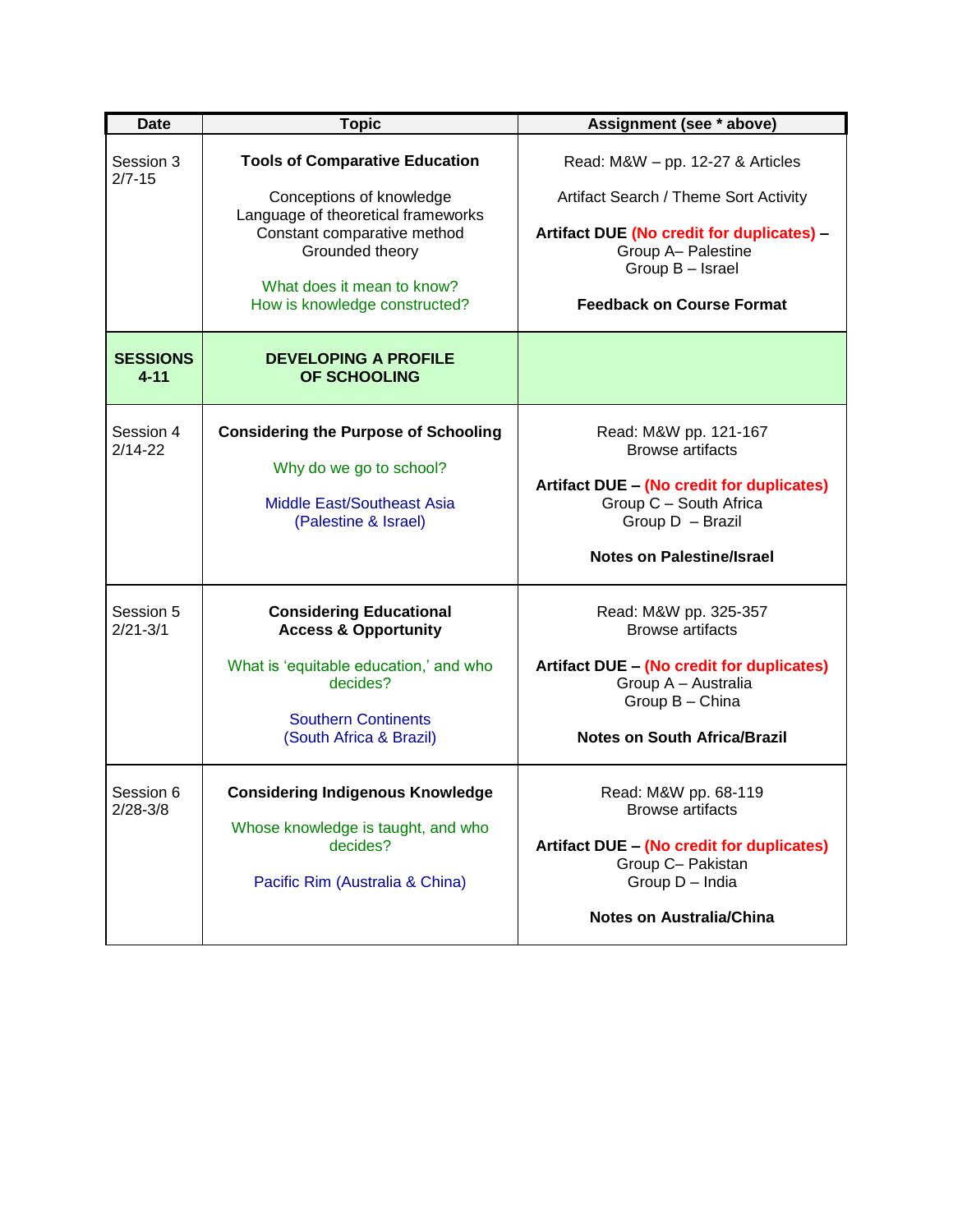| <b>Date</b>              | <b>Topic</b>                                                                                                                                                                                                                  | Assignment (see * above)                                                                                                                                                                                                                                      |
|--------------------------|-------------------------------------------------------------------------------------------------------------------------------------------------------------------------------------------------------------------------------|---------------------------------------------------------------------------------------------------------------------------------------------------------------------------------------------------------------------------------------------------------------|
| Session 7<br>$3/7 - 15$  | <b>Considering Gender Equity</b><br>Who goes to school, and who decides?<br>Middle East/Southeast Asia<br>(Pakistan & India)                                                                                                  | Read: M&W pp. 168-204<br><b>Browse artifacts</b><br>Artifact DUE - (No credit for duplicates)<br>Group A - France<br>Group B - England<br><b>Notes on Pakistan/India</b><br><b>Feedback on Course Format</b>                                                  |
| Session 8<br>$3/14 - 22$ | <b>Considering Educational Accountability</b><br>and Authority<br>What is the appropriate balance between<br>educational authority and accountability?<br>New Europe (France & England)                                       | Read: M&W pp. 205-245<br><b>Browse artifacts</b><br>Artifact DUE - (No credit for duplicates)<br>Group C - Japan<br>Group D - South Korea<br><b>Notes on France/England</b>                                                                                   |
| Session 9<br>$3/21 - 29$ | <b>Considering Teacher Professionalism</b><br>Who are the teachers?<br>How are they prepared?<br>Who decides curriculum?<br>What factors reinforce or hinder teacher<br>professionalism?<br>Pacific Rim (Japan & South Korea) | Read: M&W pp. 29-67<br><b>Browse artifacts</b><br><b>Artifact DUE - (No credit for duplicates)</b><br>Group A - United States of America<br>Group B - Mexico<br>Notes on Japan/South Korea                                                                    |
| $3/28 - 4/5$             | <b>Spring Break Oasis</b>                                                                                                                                                                                                     |                                                                                                                                                                                                                                                               |
| Session 10<br>$4/4 - 12$ | <b>Considering Our Own Experiences</b><br>How might we place our schooling<br>experiences into an international context?<br><b>North American Neighbors</b><br>(USA & Mexico)<br><b>Draft One Outline construction</b>        | Read: M&W pp. 285-324<br><b>Browse artifacts</b><br>Artifact DUE - (No credit for duplicates)<br>Group C - Russia &<br>Group D - Poland<br><b>Notes on USA/Mexico</b><br><b>DUE: DRAFT ONE - Outline of</b><br><b>Comparative Analysis of Schooling Paper</b> |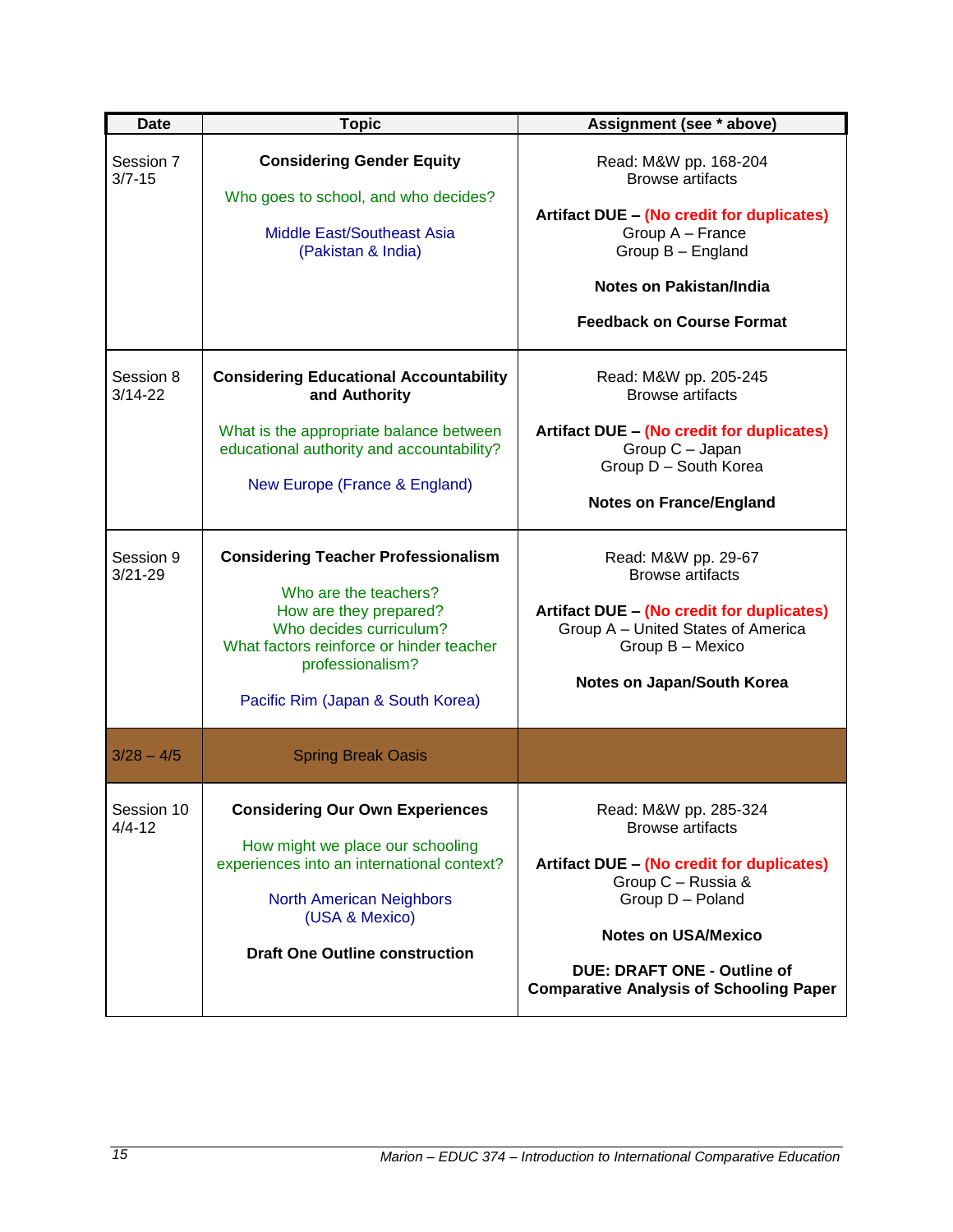| <b>Date</b>                  | <b>Topic</b>                                                                                                                                                                                                                                    | Assignment (see * above)                                                                                                                                                                  |
|------------------------------|-------------------------------------------------------------------------------------------------------------------------------------------------------------------------------------------------------------------------------------------------|-------------------------------------------------------------------------------------------------------------------------------------------------------------------------------------------|
| Session 11<br>$4/11 - 19$    | <b>Reflection on</b><br><b>Constant Comparison Method</b>                                                                                                                                                                                       | Read: M&W pp. 246-283<br><b>Browse artifacts</b>                                                                                                                                          |
|                              | Peer Review Draft One                                                                                                                                                                                                                           | <b>Feedback on Course Format</b>                                                                                                                                                          |
|                              | What are we learning from the Constant<br>Comparative Method, and what is missing?<br>New Europe (Russia & Poland)                                                                                                                              | DUE: By Friday of the Session -<br><b>Peer Review of Outline</b><br>for Comparative Analysis of Schooling Paper                                                                           |
|                              |                                                                                                                                                                                                                                                 | <b>Notes on Russia/Poland</b>                                                                                                                                                             |
| <b>SESSIONS</b><br>$12 - 14$ | <b>COMPARATIVE ANALYSIS</b><br><b>ACROSS CULTURES</b>                                                                                                                                                                                           |                                                                                                                                                                                           |
| Session 12<br>$4/18 - 26$    | ~CONSTRUCTION ZONE~<br><b>Comparative Analysis of Schooling</b><br><b>Draft Two construction</b><br>How might we incorporate Peer Review into<br>our first draft?                                                                               | DUE – DRAFT TWO: *<br><b>Comparative Analysis of Schooling Paper</b><br>*Papers submitted earlier will receive<br>instructor feedback sooner<br><b>Watch for Course Evaluation E-mail</b> |
| Session 13<br>$4/25 - 5/3$   | <b>Responses to globalization</b><br>What are some educational responses to<br>globalization?<br>Common Core Standards / High Stakes<br>Exams<br>International Baccalaureate / Knowton /<br>International Agencies / MOOCs / Online<br>Learning | Read: Articles/Websites<br>Explore responses to globalization<br><b>Course Evaluations</b>                                                                                                |
| Session 14<br>$5/2 - 10$     | ~CONSTRUCTION ZONE~<br><b>Placing Our Own Educational</b><br><b>Experiences into the International</b><br><b>Schooling Context</b><br>How do our experiences compare?                                                                           | <b>DUE - DRAFT THREE - Final</b><br><b>Comparative Analysis of Schooling Paper</b><br><b>Course Evaluations (Continued)</b>                                                               |
| <b>SESSION</b><br>15         | <b>FINAL REFLECTIONS</b>                                                                                                                                                                                                                        |                                                                                                                                                                                           |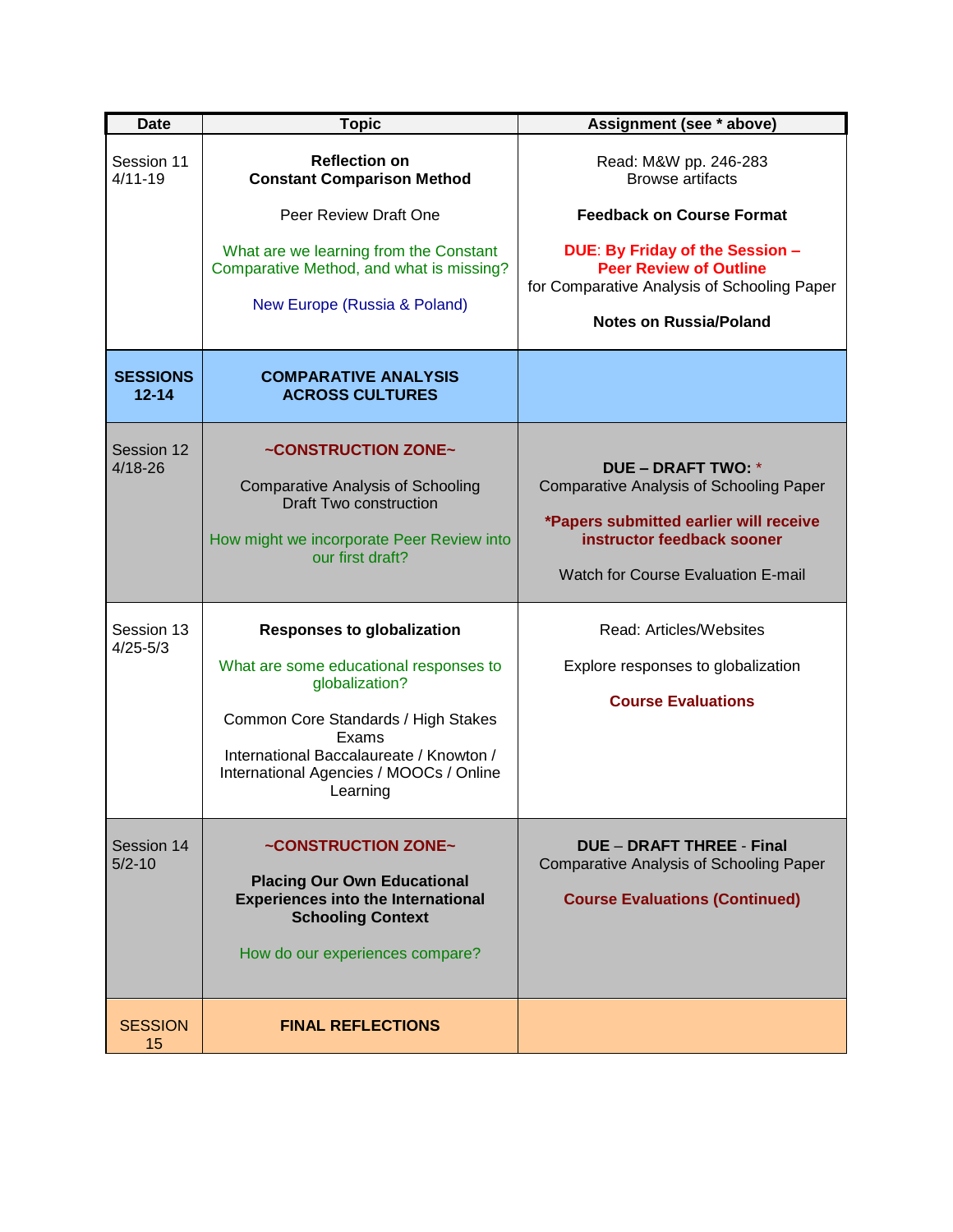| <b>Date</b>                 | <b>Topic</b>                                                         | Assignment (see * above) |
|-----------------------------|----------------------------------------------------------------------|--------------------------|
| Session 15<br>$5/9 - 13$    | <b>Reflections on the Comparative</b><br><b>Perspective</b>          |                          |
| Shortened<br><b>Session</b> | <b>Sharing Our Insights</b>                                          |                          |
|                             | What has been illuminated by the<br>comparison with other countries? |                          |

Sessions do vary by week so that the proportion of work may shift among individual/small group/whole class activities**. If it is taking you more time than 9 hours to complete any session immediately contact the instructor who will suggest time management strategies and/or make session adjustments.**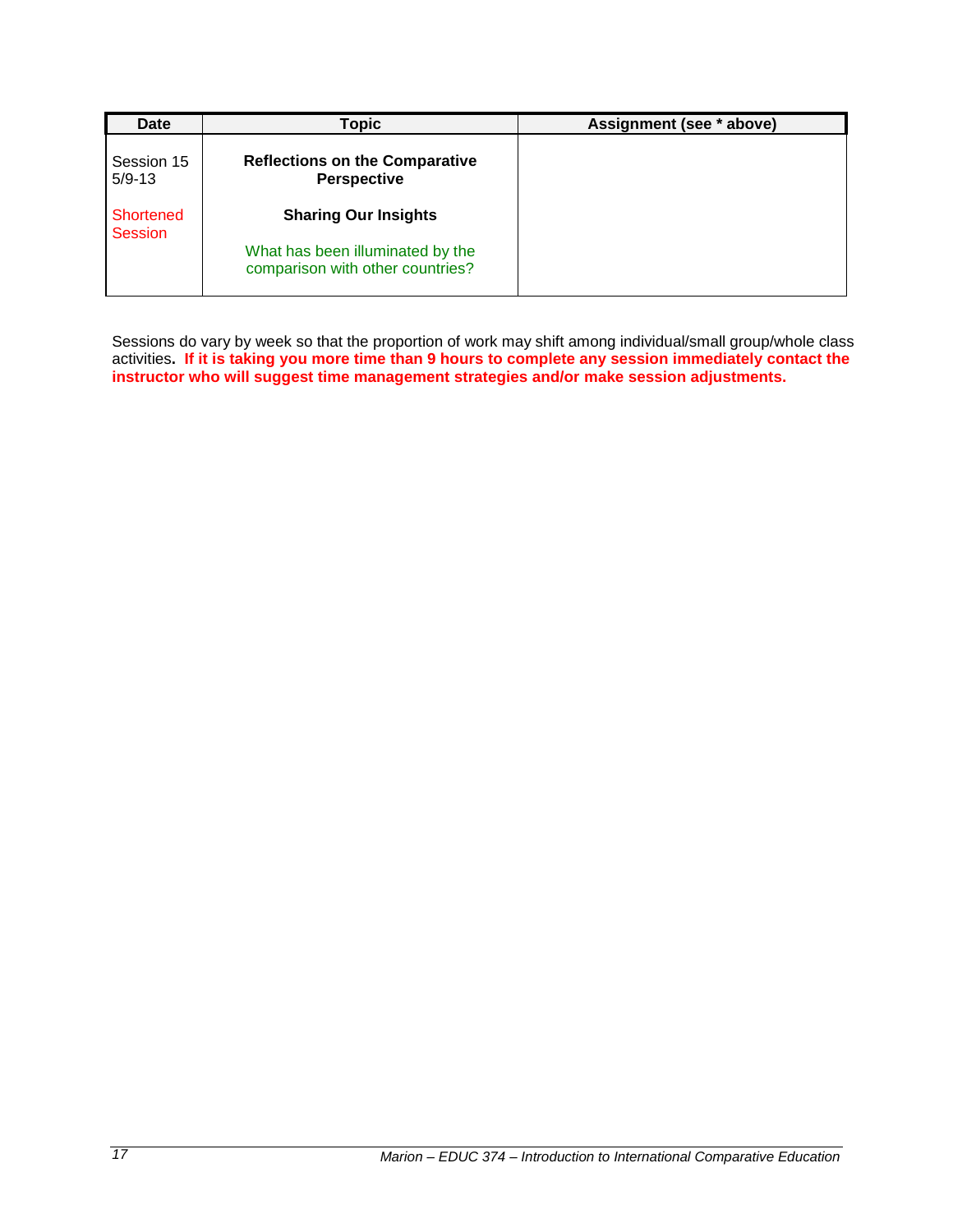# **COURSE ASSIGNMENT RUBRICS**

<span id="page-17-0"></span>Scholarly critical friend dialogue grades are based on the following rubric. There are several types of participation, and you should be aiming for Type 5 during each session activity to earn full credit, while trying to avoid being Type 1.

# **Rubric for Scholarly Critical Friend Dialogue Participation Assignment**

## *Type 5: The interested/engaged citizen* – You:

- Leave class sessions wondering (pondering / uncertain / surprised / speculating / questioning / struck / stuck / amazed / caught up, etc.) and excited about your contributions to the dialogue and how those of others impact your thinking
- Challenge other group members (small and large) respectfully
- Ask insightful questions
- Make contributions that extend the class readings/viewings/events/issues
- Refer to specific lines in the text and relevant classroom experiences when appropriate
- Participate regularly and feel a sense of belonging with the group (inclusion with them, responsibility for them)
- Share the collective spaces, neither dominating nor intimidating others nor staying in the shadows
- Are well prepared by thorough reading and thinking BEFORE joining the group
- Demonstrate clear evidence of engagement, critical friend skills, comments based on specific reliable sources, and provide a reflective interface with all course readings / viewings / browsings.

## *Type 4: The responsible student* – You:

- Leave class wondering (pondering / uncertain / surprised / speculating / questioning / struck / stuck / amazed / caught up, etc.) and glad you thought of something to contribute, determined to have a deeper contribution next time, but pleased that contributions of others helped you to think
- Ask questions, often for clarification rather than to probe or deeply understand
- Make contributions that are related to the readings
- Refer to text and experiences in contributions most of the time
- Participate regularly
- Share collective space, neither dominating nor intimidating nor remaining in the shadows
- Are prepared by reading and thinking BEFORE joining the group
- Show evidence of engagement, some critical friend skills, most comments you offer are based on reliable sources that are usually indicated, and include thoughtful interaction with most course readings / viewings / browsings.

## *Type 3: The caught up in the moment student* – You:

- Leave class wondering (pondering / uncertain / surprised / speculating / questioning / struck / stuck / amazed / caught up, etc.) thanks to the contributions of others
- Contribute your perspective based on experience but not informed by readings, a more "in the moment" response to others' comments
- Sometimes participate, sometimes not
- Sometimes prepare, sometimes not
- Show some evidence of engagement, a few critical friend skills, some comments based on mostly reliable sources that are sometimes mentioned, others are mostly opinion not backed up, and there is an indication that some of the course readings / viewings / browsings have been done.

## *Type 2: The anonymous spectator* – You:

- May or may not leave class wondering (pondering / uncertain / surprised / speculating / questioning / struck / stuck / amazed / caught up, etc.) thanks to the contributions of others
- Ask yourself insightful or probing questions; engage yourself in thought
- Attend and listen attentively to others' contributions and may find them interesting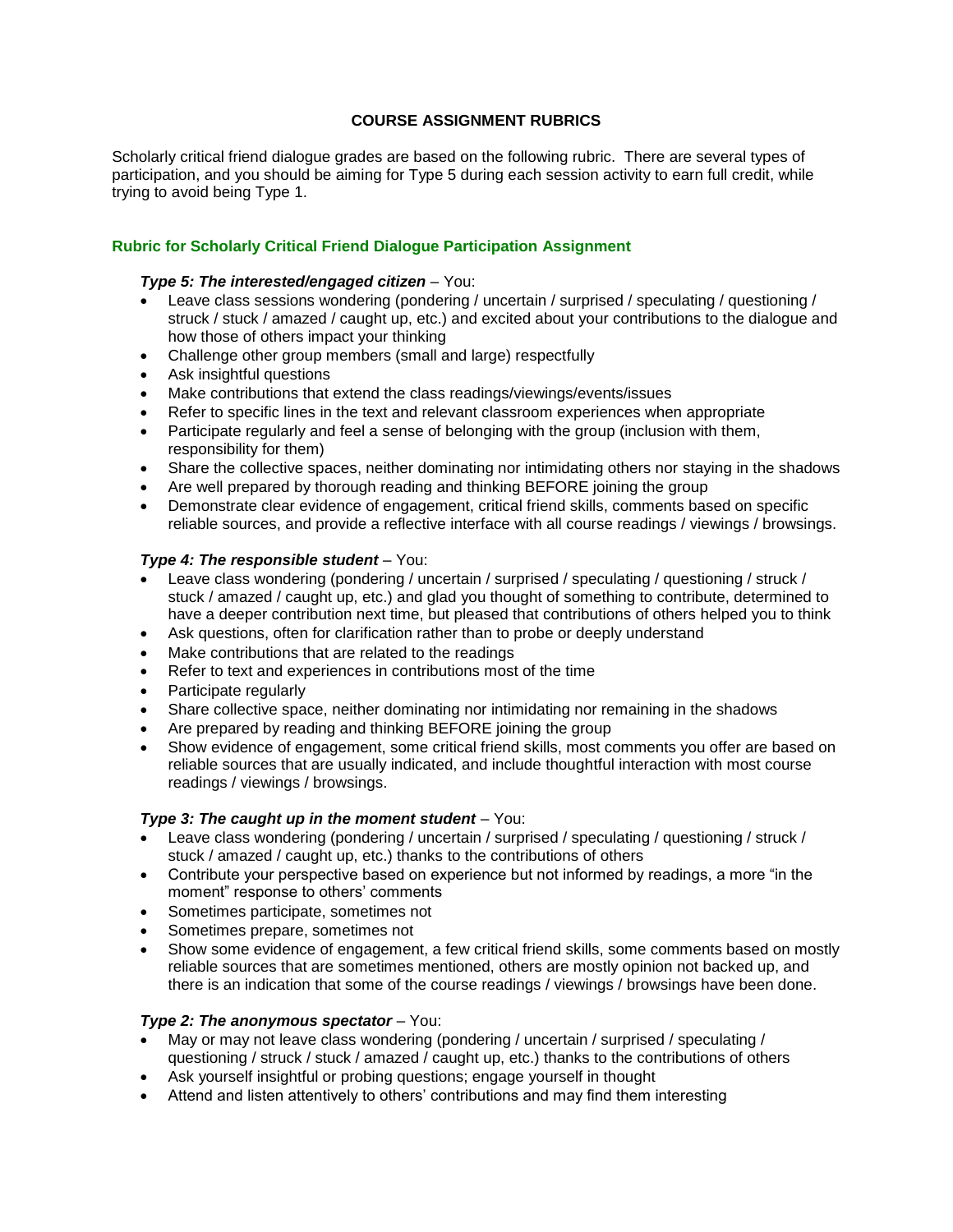- Do not regularly contribute to the group, and may not know group members very well
- Prepare in a hit and miss way, and you strive to do better but are a bit hasty
- Occasionally engage, with rare use of critical friend skills, comments mostly consisting of thinly informed opinion, and only an occasional sign that a course reading or two has been completed.

# *Type 1: The outsider* - You:

- Sometimes join the groups, sometimes not
- Arrive late, Leave early
- Drop in and out
- Log in then walk away from the computer, or begin to multi-task checking in infrequently
- Feel disengaged (for a variety of reasons), not included, not responsible to the group
- Assume it is someone else's fault you are not engaged
- Are absent, frustrated, focused on your own needs without regards to classmates; make a rare contribution to class, are rarely prepared, and are not exhibiting good scholarly research skills.
- **This level of engagement will not result in a passing grade for this assignment**

## **Rubric for Artifact Summaries of Schooling Assignment**

## **Outstanding - 15**

- Artifact was located through a thoughtful and thorough search, using effective search terms, with careful consideration of **quality/reliability of sources**. **Resources are current** unless reviewing a historical timeline. Reliable sources are thoroughly explored and clearly cited.
- All elements of the artifact summary are well completed.
- Content is **concise, clearly written/presented, and accurate**. The material is synthesized into a coherent whole with evidence of analytical thinking. The **Artifact Summary clearly addresses each required element.**
- The Artifact Summary format is well designed with use of data displays and appropriate but not distracting technology. Text / images / tables / charts / **links are easily accessed**, **open in a new window,** and emphasize brief but pithy information about schooling in the country.
- There are no obvious errors.

## **Above Average - 13**

- Some **evidence of a rigorous search** using good search terms with some consideration of the quality of mostly up to date sources. Resources are mostly current and several are clearly used to prepare the brief.
- Almost all of the elements of the artifact summary are completed fairly well
- Content is **mostly concise, fairly clearly written/presented, mostly accurate**, with most sources cited clearly. Material is usually integrated/synthesized into an overall Artifact Summary that demonstrates some analytical thinking. Most required elements are addressed.
- The format for the Artifact Summary is **easy to read**, somewhat creative/appropriate use of technology, and focuses on mostly appropriate information about schooling in the country.
- Text / images / tables / charts / **links are mostly accessible, open in a new window**, and emphasize information about schooling.
- There are very few errors.

# **Average - 11**

- A search was completed using some effective search terms, around a quality source that may be older.
- Most elements of the artifact summary are completed in a way informs somewhat effectively
- **Content is** a bit wordy and unclear for the reader, but with some effort is **mostly present**. It is a bit too short/long. The write up/analysis is concise and somewhat superficial but contains some helpful information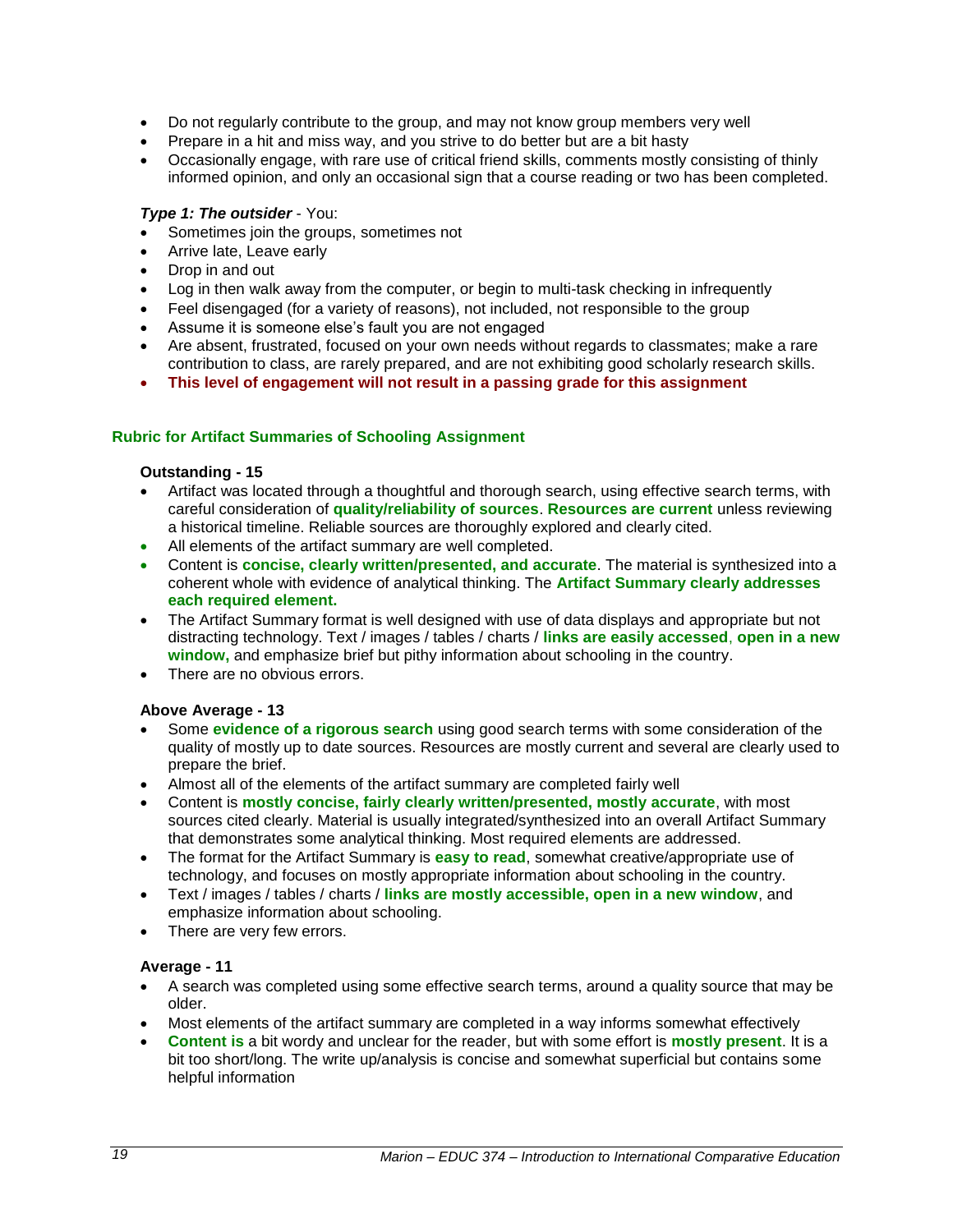- The format of the Artifact Summary is a bit hard to follow and wordy or too brief, but the **information is all located with some effort**.
- Some text / images / tables / charts / **links are accessible and open in a new window**; others are hard to access/interpret.
- There are some errors.

## **Below Average - 9**

- A cursory search using general search terms located an artifact that is somewhat off target or older, and from sketchy sources.
- The format is somewhat hard to follow, and several parts of the assigned elements are missing.
- Content wandering in some areas, missing in others. The write up / analysis is so superficial that little is learned from the Artifact Summary.
- There are few to none tables / charts / images / links are broken and may not open in a new window.
- There is little evidence of effort and quite a few errors.

## **Unacceptable**

- The search is a cursory one and the artifact is not on target, and/or is from a questionable source or the wrong country
- There is no url.
- The Artifact Summary format is so poorly thought out that it is hard to impossible to locate critical information, and multiple parts are missing.
- There are many errors.
- **The Artifact Summary(ies) must be redone and resubmitted to earn a grade.**

## **Rubric for Notes on Readings and Artifact Summaries:**

## **Outstanding - 16**

- Notes are completed for each element for each country in every week totaling 16 countries
- Unique elements of schooling for each country are teased from readings and artifacts
- Example quotes from the textbook and artifacts are cited for each country using APA to be inserted into the comparative analysis paper
- The way in which schooling in another country is the same as one's own experience is clearly delineated for each country
- The way in which schooling in another country is different from one's own experience is clearly stated for each country

## **Average - 12**

- Notes are completed for most elements for most countries in most weeks
- Some elements of schooling are teased from either readings or artifacts for most countries
- Example quotes from either the textbook or artifacts are cited for some countries using APA
- The way in which schooling in another country is the same as one's own experience is somewhat delineated for most countries
- The way in which schooling in another country is different from one's own experience is somewhat stated for most countries

## **Unacceptable**

- Notes are missing for many elements, for some countries and for some weeks
- There is little evidence of elements of schooling from either readings or artifacts
- Few quotes are cited and the APA format is not used
- Little to no mention of how schooling in another country is like one's own experience is mentioned
- Little to no mention of how schooling in another country is different from one's own experience is mentioned
- **Notes must be redone and resubmitted to earn a grade**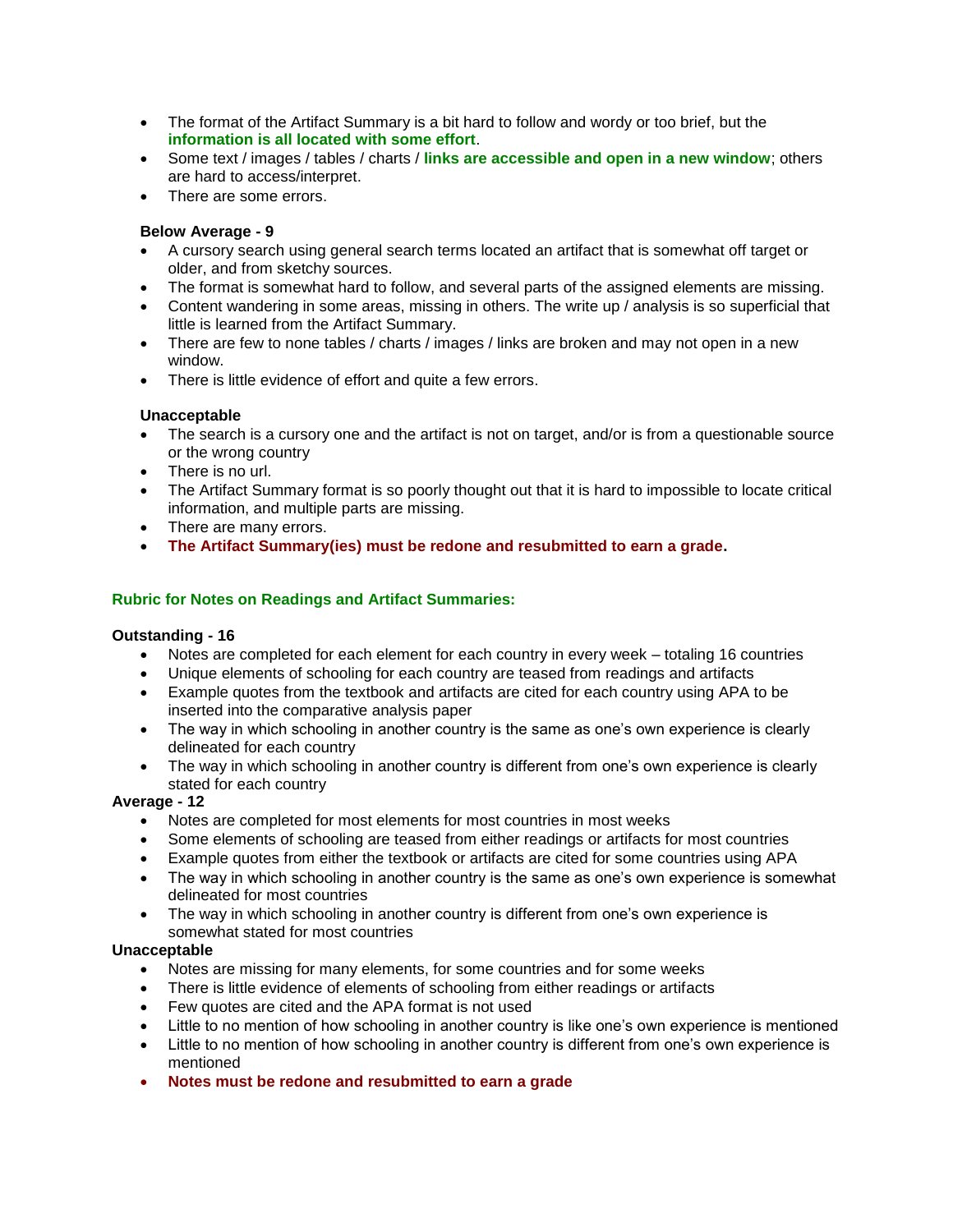# **Rubric for Draft One - Outline for Comparative Analysis of Schooling Paper**

## **Outstanding - 9**

- All parts are present,
- Each part is well articulated in a concise way (phrases/words),
- Coherently put together
- Evidence of thoughtful brainstorming
- All sources are listed/cited using APA

## **Average - 6**

- Most parts are present
- Stated somewhat briefly
- Logical connections among most parts
- Evidence of some brainstorming
- Most sources are listed/cited
- Most source listings use APA format

## **Unacceptable**

- Several parts are missing
- Descriptions are vague or rambling
- No connections among sections
- It is not clear much brainstorming occurred
- Few or no sources are listed/cited, none using APA format
- **Outline must be revised and resubmitted for a revised grade,**

## **Rubric for Draft Two – Expanded version of Comparative Analysis of Schooling Paper incorporating peer feedback**

## **Outstanding - 15**

- Each part is well fleshed out by expanding words/phrases into sentences and paragraphs,
- Language is clear
- Paragraphs flow well from one to the next
- Comparative analysis is well backed with examples from the stories of schooling and the sources about schooling in other countries
- Grammar/punctuation/spelling supports a reader's clear understanding of the text
- Sources are all cited in text and in the reference section
- Instructor and peer feedback on the outline has been incorporated into the first draft.

# **Average - 11**

- Most parts are expanded clearly and concisely
- Language is fairly clear
- Most paragraphs flow smoothly from one to another
- Comparative analysis is fairly clearly linked to text from stories and other schooling around the world sources
- Most of the text is clearly understood due to effective grammar/punctuation/spelling
- Most sources are cited in text and in reference section
- Much of the instructor and peer feedback on the outline has been used to help clarify the text.

## **Unacceptable**

- Many parts are not well fleshed out
- Language is unclear
- Paragraphs do not flow from one to the next
- Comparative analysis is sketchy and lacks logic and connection to text,
- Grammar/punctuation/spelling errors interrupt reader's comprehension
- Few if any sources are cited and the reference section is too brief or missing
- Little or none of the instructor or peer feedback on the outline has been used
- **Draft Two must be revised again and resubmitted**.